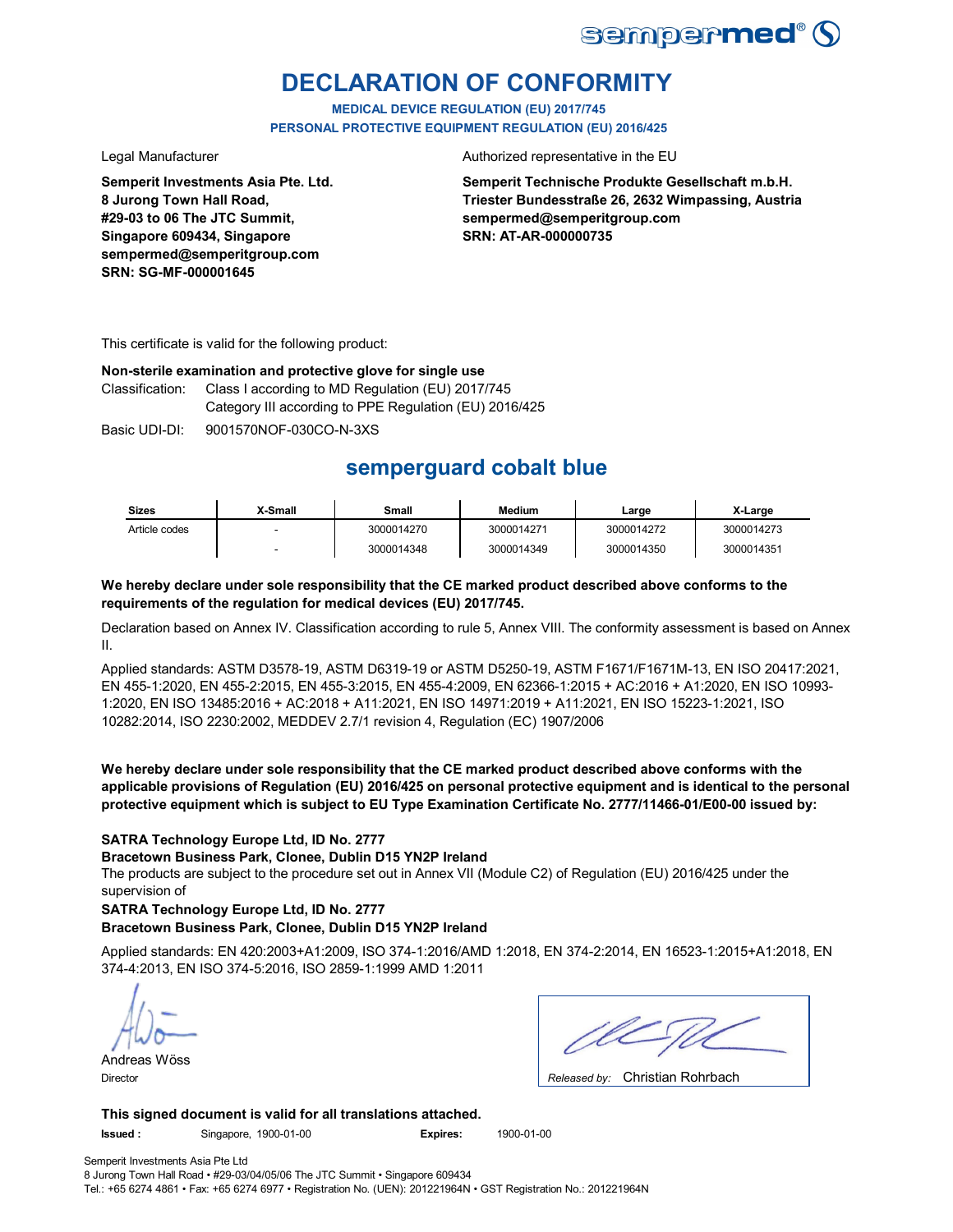

# **KONFORMITÄTSERKLÄRUNG**

MEDIZINPRODUKTEVERORDNUNG (EU) 2017/745 VERORDNUNG (EU) 2016/425 FÜR PERSÖNLICHE SCHUTZAUSRÜSTUNG

**Semperit Investments Asia Pte. Ltd. 8 Jurong Town Hall Road, #29-03 to 06 The JTC Summit, Singapore 609434, Singapore sempermed@semperitgroup.com SRN: SG-MF-000001645**

#### Hersteller EU-Bevollmächtigter

**Semperit Technische Produkte Gesellschaft m.b.H. Triester Bundesstraße 26, 2632 Wimpassing, Austria sempermed@semperitgroup.com SRN: AT-AR-000000735**

Dieses Zertifikat ist gültig für die folgenden Produkte:

**Nicht-steriler Untersuchungs- und Schutzhandschuh für den Einmalgebrauch**

Klassifizierung: Klasse I gemäß Medizinprodukteverordnung (EU) 2017/745 Kategorie III gemäß PSA Verordnung (EU) 2016/425

Basic UDI-DI: 9001570NOF-030CO-N-3XS

## **semperguard cobalt blue**

| Größen         | X-Small | <b>Small</b> | <b>Medium</b> | Large      | X-Large    |
|----------------|---------|--------------|---------------|------------|------------|
| Artikelnummern |         | 3000014270   | 3000014271    | 3000014272 | 3000014273 |
|                |         | 3000014348   | 3000014349    | 3000014350 | 3000014351 |

### **Wir bestätigen hiermit unter alleiniger Verantwortung, dass die CE gekennzeichneten Produkte mit den Anforderungen der Medizinprodukteverordnung (EU) 2017/745 übereinstimmen.**

Erklärung basierend auf Anhang IV. Klassifizierung gemäß Regel 5, Anhang VIII. Konformitätsbewertung gemäß Anhang II.

Angewandte Normen: ASTM D3578-19, ASTM D6319-19 or ASTM D5250-19, ASTM F1671/F1671M-13, EN ISO 20417:2021, EN 455-1:2020, EN 455-2:2015, EN 455-3:2015, EN 455-4:2009, EN 62366-1:2015 + AC:2016 + A1:2020, EN ISO 10993-1:2020, EN ISO 13485:2016 + AC:2018 + A11:2021, EN ISO 14971:2019 + A11:2021, EN ISO 15223- 1:2021, ISO 10282:2014, ISO 2230:2002, MEDDEV 2.7/1 revision 4, Regulation (EC) 1907/2006

**Wir bestätigen hiermit unter alleiniger Verantwortung, dass die oben genannten CE gekennzeichneten Produkte mit den maßgeblichen Bestimmungen der Verordnung (EU) 2016/425 für Persönliche Schutzausrüstung übereinstimmen und Gegenstand sind der EU-Baumusterprüfbescheinigung Nr. 2777/11466-01/E00-00 ausgestellt durch:**

**SATRA Technology Europe Ltd, ID No. 2777**

**Bracetown Business Park, Clonee, Dublin D15 YN2P Ireland**

Die Produkte sind Gegenstand der Verfahren gemäß Annex VII (Module C2) der Verordnung unter Aufsicht von **SATRA Technology Europe Ltd, ID No. 2777**

### **Bracetown Business Park, Clonee, Dublin D15 YN2P Ireland**

Angewandte Normen: EN 420:2003+A1:2009, ISO 374-1:2016/AMD 1:2018, EN 374-2:2014, EN 16523-1:2015+A1:2018, EN 374-4:2013, EN ISO 374-5:2016, ISO 2859-1:1999 AMD 1:2011

Gültig bis: 1900-01-00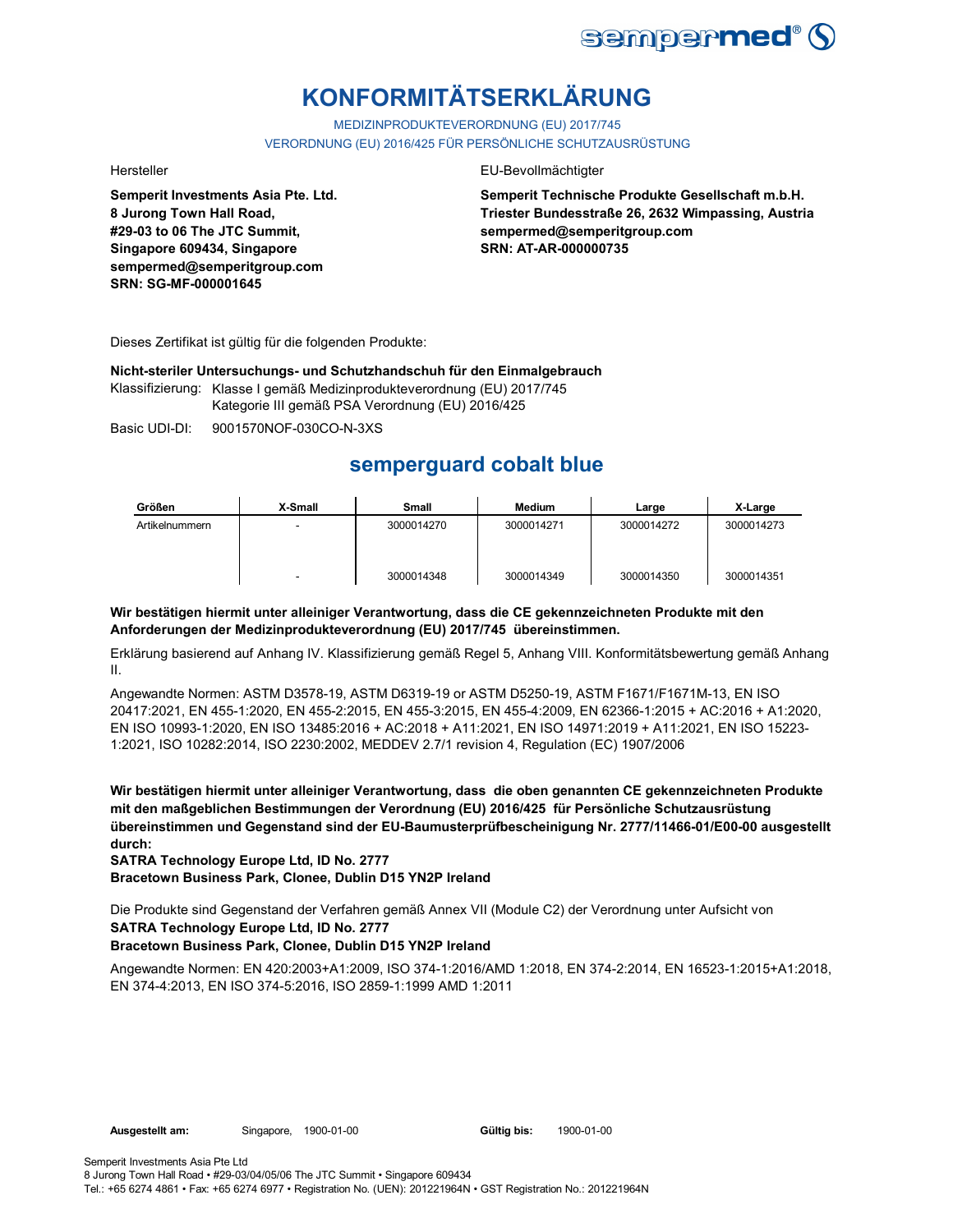

# **DÉCLARATION DE CONFORMITÉ**

RÈGLEMENT POUR LES DISPOSITIFS MÉDICAUX (UE) 2017/745 RÈGLEMENT (UE) 2016/425 POUR L'ÉQUIPEMENT DE PROTECTION INDIVIDUELLE

**Semperit Investments Asia Pte. Ltd. 8 Jurong Town Hall Road, #29-03 to 06 The JTC Summit, Singapore 609434, Singapore sempermed@semperitgroup.com SRN: SG-MF-000001645**

#### Fabricant **Representant UE**

**Semperit Technische Produkte Gesellschaft m.b.H. Triester Bundesstraße 26, 2632 Wimpassing, Austria sempermed@semperitgroup.com SRN: AT-AR-000000735**

Ce certificat est valable pour les produits suivants :

#### **Gant d'examen et de protection non-stérile à usage unique**

Classification : Classe I selon la règlement pour dispositifs médicaux (UE) 2017/745 Catégorie III selon la règlement EPI (UE) 2016/425

Basic UDI-DI: 9001570NOF-030CO-N-3XS

## **semperguard cobalt blue**

| <b>Tailles</b>    | X-Small | Small      | <b>Medium</b> | Large      | X-Large    |
|-------------------|---------|------------|---------------|------------|------------|
| Numéros d'article |         | 3000014270 | 3000014271    | 3000014272 | 3000014273 |
|                   |         | 3000014348 | 3000014349    | 3000014350 | 3000014351 |

#### **Par la présente, nous déclarons sous notre propre responsabilité que les produits portant le symbole CE sont conformes aux exigences de la règlement sur les dispositifs médicaux (EU) 2017/745.**

La déclaration se fonde sur l'annexe IV. Classification selon la règle 5, annexe VIII. Évaluation de la conformité selon l'annexe II.

Normes appliquées : ASTM D3578-19, ASTM D6319-19 or ASTM D5250-19, ASTM F1671/F1671M-13, EN ISO 20417:2021, EN 455-1:2020, EN 455-2:2015, EN 455-3:2015, EN 455-4:2009, EN 62366-1:2015 + AC:2016 + A1:2020, EN ISO 10993-1:2020, EN ISO 13485:2016 + AC:2018 + A11:2021, EN ISO 14971:2019 + A11:2021, EN ISO 15223- 1:2021, ISO 10282:2014, ISO 2230:2002, MEDDEV 2.7/1 revision 4, Regulation (EC) 1907/2006

**Par la présente, nous déclarons sous notre propre responsabilité que les produits portant le symbole CE mentionnés ci-dessus sont conformes aux dispositions essentielles de la règlement (UE) 2016/425 concernant l'équipement de protection individuelle sont identiques à l'équipement de protection individuelle faisant l'objet du certificat d'examen de type UE numéro 2777/11466-01/E00-00 délivré par:**

#### **SATRA Technology Europe Ltd, ID No. 2777 Bracetown Business Park, Clonee, Dublin D15 YN2P Ireland**

Les produits sont soumis aux procédures visées dans l'annexe VII (Module C2) de la règlement sous la surveillance de **SATRA Technology Europe Ltd, ID No. 2777**

### **Bracetown Business Park, Clonee, Dublin D15 YN2P Ireland**

Normes appliquées : EN 420:2003+A1:2009, ISO 374-1:2016/AMD 1:2018, EN 374-2:2014, EN 16523-1:2015+A1:2018, EN 374-4:2013, EN ISO 374-5:2016, ISO 2859-1:1999 AMD 1:2011

**Délivré le :** Singapore, 1900-01-00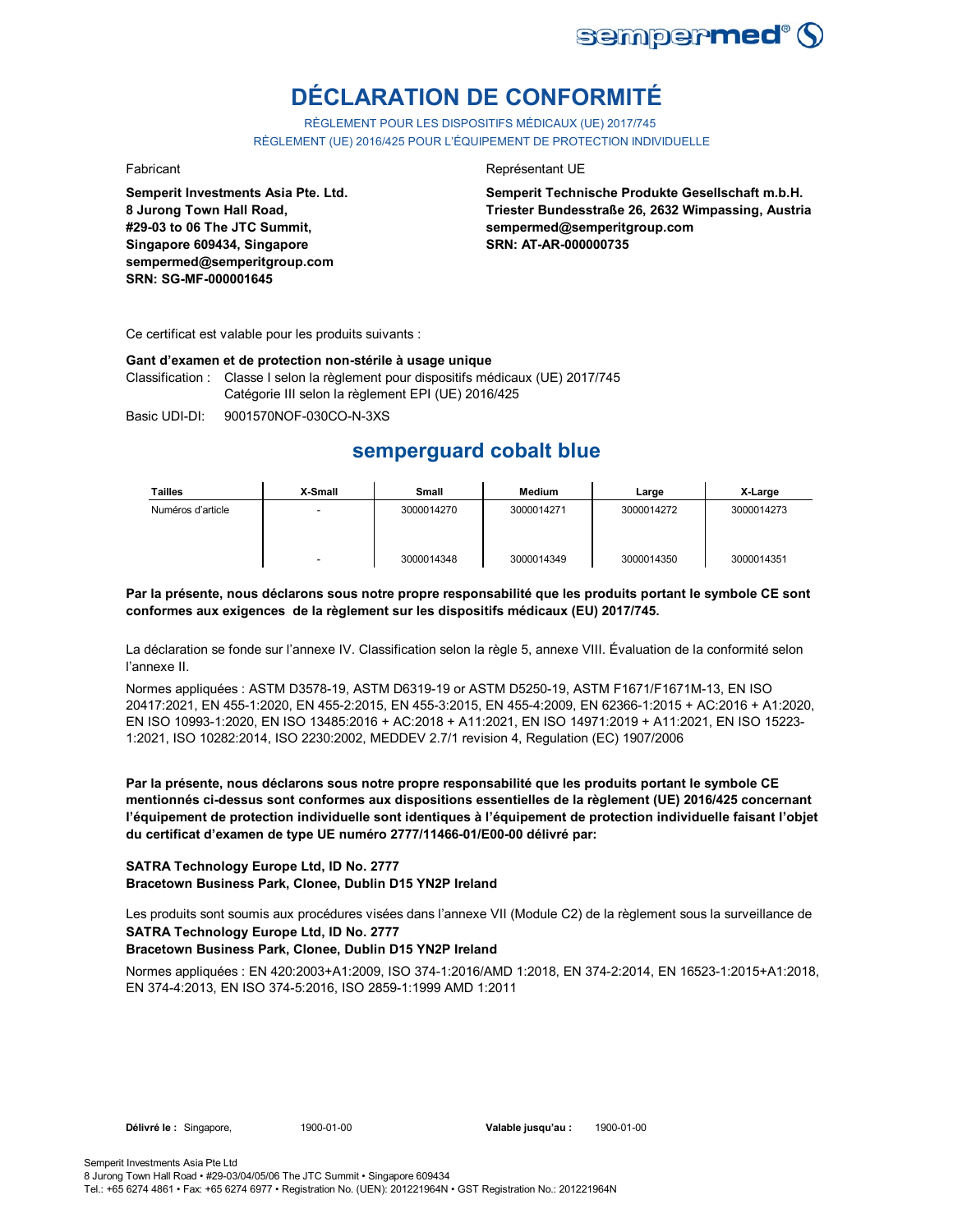

# **DICHIARAZIONE DI CONFORMITÀ**

REGOLAMENTO SUL DISPOSITIVO MEDICO (UE) 2017/745

REGOLAMENTO (UE) 2016/425 DELL'APPARECCHIATURA DI PROTEZIONE INDIVIDUALE

**Semperit Investments Asia Pte. Ltd. 8 Jurong Town Hall Road, #29-03 to 06 The JTC Summit, Singapore 609434, Singapore sempermed@semperitgroup.com SRN: SG-MF-000001645**

#### Produttore Rappresentante autorizzato nell'UE

**Semperit Technische Produkte Gesellschaft m.b.H. Triester Bundesstraße 26, 2632 Wimpassing, Austria sempermed@semperitgroup.com SRN: AT-AR-000000735**

Questo certificato è valido per il seguente prodotto:

#### **Guanto protettivo non sterile monouso da esame**

Clasificazione: Classe I secondo il regolamento dispositivi medici (UE) 2017/745 Categoria III secondo il regolamento (UE) 2016/425 del PPE

Basic UDI-DI: 9001570NOF-030CO-N-3XS

## **semperguard cobalt blue**

| Misure          | X-Small | Small      | Medium     | Large      | X-Large    |
|-----------------|---------|------------|------------|------------|------------|
| Codici articolo |         | 3000014270 | 3000014271 | 3000014272 | 3000014273 |
|                 | -       | 3000014348 | 3000014349 | 3000014350 | 3000014351 |

#### **Con la presente, dichiariamo sotto la nostra esclusiva responsabilità che il prodotto con marchio CE sopra descritto soddisfa i requisiti del regolamento sui dispositivi medici (UE) 2017/745 .**

Dichiarazione basata sull'allegato IV. Classificazione secondo la regola 5, allegato VIII. La valutazione della conformità si basa sull'allegato II.

Norme applicate: ASTM D3578-19, ASTM D6319-19 or ASTM D5250-19, ASTM F1671/F1671M-13, EN ISO 20417:2021, EN 455-1:2020, EN 455-2:2015, EN 455-3:2015, EN 455-4:2009, EN 62366-1:2015 + AC:2016 + A1:2020, EN ISO 10993- 1:2020, EN ISO 13485:2016 + AC:2018 + A11:2021, EN ISO 14971:2019 + A11:2021, EN ISO 15223-1:2021, ISO 10282:2014, ISO 2230:2002, MEDDEV 2.7/1 revision 4, Regulation (EC) 1907/2006

**Con la presente, dichiariamo sotto la nostra esclusiva responsabilità che il prodotto con marchio CE sopra descritto è conforme alle disposizioni applicabili del Regolamento (UE) 2016/425 sui dispositivi di protezione individuale ed è identico al dispositivo di protezione personale che è soggetto al Certificato di Esame di Tipo UE n. 2777/11466-01/E00-00 rilasciato da:**

**SATRA Technology Europe Ltd, ID No. 2777**

**Bracetown Business Park, Clonee, Dublin D15 YN2P Ireland**

ed è soggetto alla procedura di cui all'allegato VII (modulo C2) del regolamento (UE) 2016/425 sotto il controllo di **SATRA Technology Europe Ltd, ID No. 2777**

#### **Bracetown Business Park, Clonee, Dublin D15 YN2P Ireland**

Norme applicate: EN 420:2003+A1:2009, ISO 374-1:2016/AMD 1:2018, EN 374-2:2014, EN 16523-1:2015+A1:2018, EN 374-4:2013, EN ISO 374-5:2016, ISO 2859-1:1999 AMD 1:2011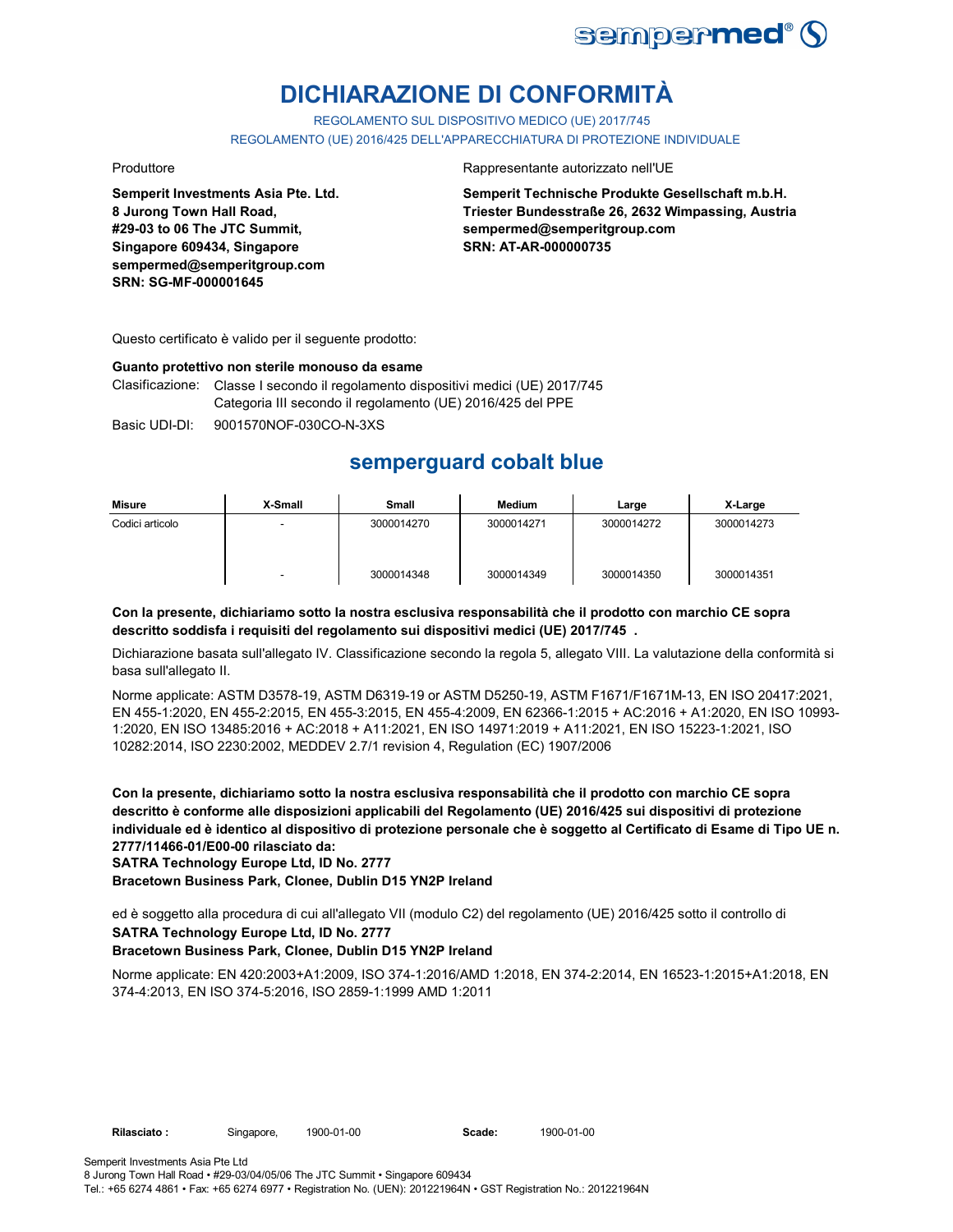

# **CONFORMITEITSVERKLARING**

VERORDENING MEDISCHE PRODUCTEN (EU) 2017/745

VERORDENING (EU) 2016/425 BETREFFENDE PERSOONLIJKE BESCHERMENDE UITRUSTING

**Semperit Investments Asia Pte. Ltd. 8 Jurong Town Hall Road, #29-03 to 06 The JTC Summit, Singapore 609434, Singapore sempermed@semperitgroup.com SRN: SG-MF-000001645**

### Fabrikant Gemachtigde EU

**Semperit Technische Produkte Gesellschaft m.b.H. Triester Bundesstraße 26, 2632 Wimpassing, Austria sempermed@semperitgroup.com SRN: AT-AR-000000735**

Dit certificaat is geldig voor de volgende producten:

#### **Niet-steriele onderzoeks- en beschermende handschoenen voor eenmalig gebruik**

Classificatie: Klasse I volgens Verordening (EU) 2017/745 betreffende medische hulpmiddelen Categorie III volgens PBM-verordening (EU) 2016/425

Basic UDI-DI: 9001570NOF-030CO-N-3XS

## **semperguard cobalt blue**

| Maten          | X-Small | Small      | Medium     | Large      | X-Large    |
|----------------|---------|------------|------------|------------|------------|
| Artikelnummers |         | 3000014270 | 3000014271 | 3000014272 | 3000014273 |
|                | -       | 3000014348 | 3000014349 | 3000014350 | 3000014351 |

#### **Wij verklaren hierbij onder uitsluitende verantwoordelijkheid, dat de CE-gemarkeerde producten voldoen aan de vereisten van de Verordening Medische Hulpmiddelen (EU) 2017/745.**

Verklaring op basis van bijlage IV. Classificatie volgens regel 5, bijlage VIII. De conformiteitsbeoordeling is gebaseerd op bijlage II.

Toegepaste normen: ASTM D3578-19, ASTM D6319-19 or ASTM D5250-19, ASTM F1671/F1671M-13, EN ISO 20417:2021, EN 455-1:2020, EN 455-2:2015, EN 455-3:2015, EN 455-4:2009, EN 62366-1:2015 + AC:2016 + A1:2020, EN ISO 10993-1:2020, EN ISO 13485:2016 + AC:2018 + A11:2021, EN ISO 14971:2019 + A11:2021, EN ISO 15223-1:2021, ISO 10282:2014, ISO 2230:2002, MEDDEV 2.7/1 revision 4, Regulation (EC) 1907/2006

**Hierbij verklaren wij onder uitsluitende verantwoordelijkheid, dat de bovengenoemde CE-gemarkeerde producten voldoen aan de relevante bepalingen van de Verordening (EU) 2016/425 over persoonlijke beschermingsmiddelen en het onderworpen zijn aan het certificaat van EU-typeonderzoek nr.2777/11466- 01/E00-00 uitgegeven door:**

**SATRA Technology Europe Ltd, ID No. 2777**

**Bracetown Business Park, Clonee, Dublin D15 YN2P Ireland**

De producten vallen onder de procedures van bijlage VII (module C2) van de verordening onder toezicht van **SATRA Technology Europe Ltd, ID No. 2777**

#### **Bracetown Business Park, Clonee, Dublin D15 YN2P Ireland**

Toegepaste normen: EN 420:2003+A1:2009, ISO 374-1:2016/AMD 1:2018, EN 374-2:2014, EN 16523- 1:2015+A1:2018, EN 374-4:2013, EN ISO 374-5:2016, ISO 2859-1:1999 AMD 1:2011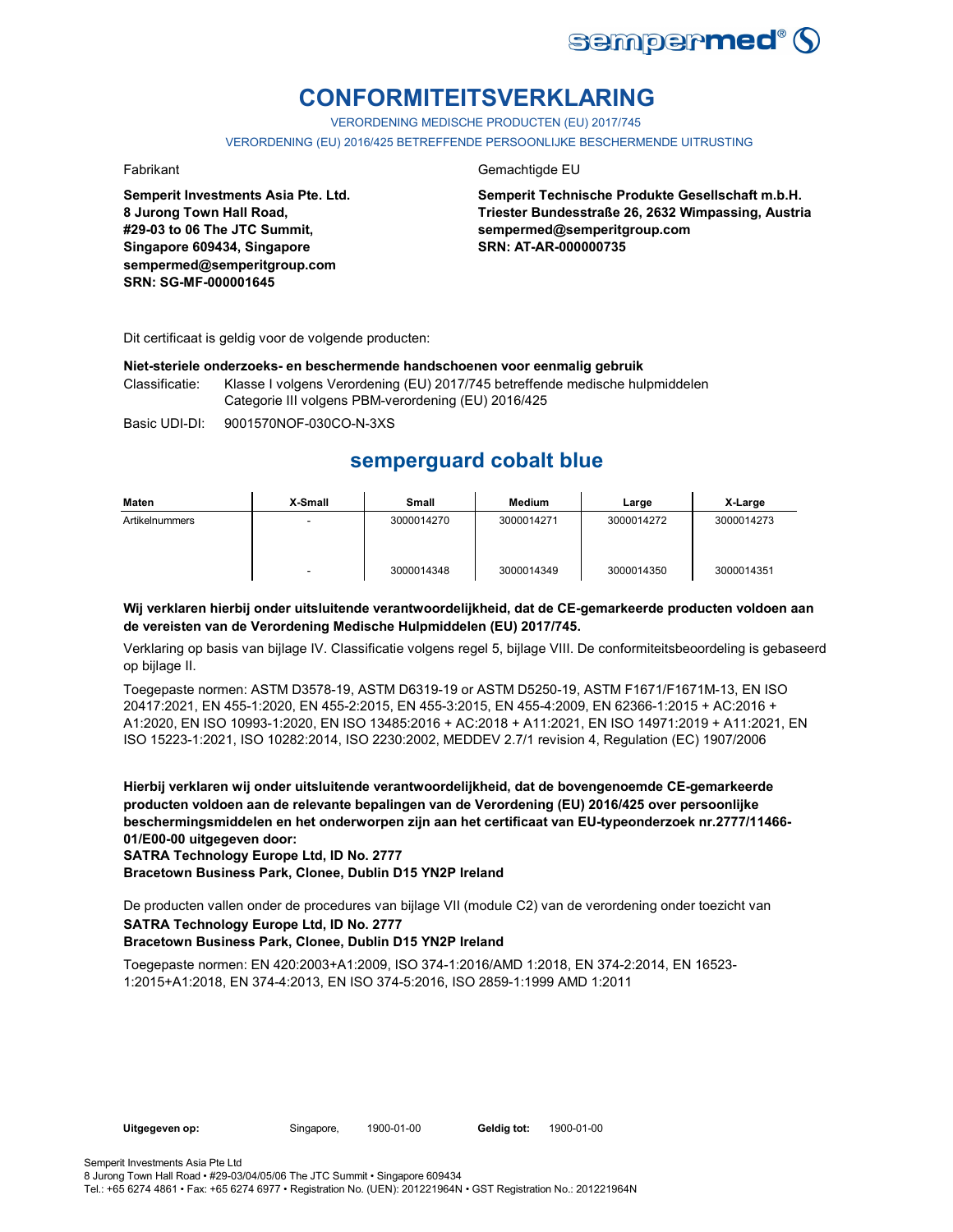

# **DECLARACIÓN DE CONFORMIDAD**

REGLAMENTO (UE) 2017/745 DE PRODUCTOS MEDICINALES REGLAMENTO (UE) 2016/425 PARA EQUIPAMIENTOS PERSONALES

**Semperit Investments Asia Pte. Ltd. 8 Jurong Town Hall Road, #29-03 to 06 The JTC Summit, Singapore 609434, Singapore sempermed@semperitgroup.com SRN: SG-MF-000001645**

#### Fabricante Representante de la UE

**Semperit Technische Produkte Gesellschaft m.b.H. Triester Bundesstraße 26, 2632 Wimpassing, Austria sempermed@semperitgroup.com SRN: AT-AR-000000735**

El presente certificado es válido para los siguientes productos:

#### **Guante de exploración y protección no estéril para un solo uso**

Clasificación: Clase I según el Reglamento de Productos Medicinales (EU) 2017/745 Categoría III según el Reglamento EPI (UE) 2016/425

Basic UDI-DI: 9001570NOF-030CO-N-3XS

## **semperguard cobalt blue**

| Tamaños            | X-Small                  | Small      | Medium     | Large      | X-Large    |
|--------------------|--------------------------|------------|------------|------------|------------|
| Número de artículo | $\overline{\phantom{0}}$ | 3000014270 | 3000014271 | 3000014272 | 3000014273 |
|                    | $\overline{\phantom{0}}$ | 3000014348 | 3000014349 | 3000014350 | 3000014351 |

#### **Por la presente confirmamos bajo nuestra exclusiva responsabilidad que los productos con marcado CE cumplen con los requisitos del Reglamento (UE) 2017/745 sobre productos sanitarios.**

Declaración basada en el anexo IV. Clasificación según la norma 5 del anexo VIII. La evaluación de la conformidad se basa en el anexo II.

Normas aplicadas: ASTM D3578-19, ASTM D6319-19 or ASTM D5250-19, ASTM F1671/F1671M-13, EN ISO 20417:2021, EN 455-1:2020, EN 455-2:2015, EN 455-3:2015, EN 455-4:2009, EN 62366-1:2015 + AC:2016 + A1:2020, EN ISO 10993- 1:2020, EN ISO 13485:2016 + AC:2018 + A11:2021, EN ISO 14971:2019 + A11:2021, EN ISO 15223-1:2021, ISO 10282:2014, ISO 2230:2002, MEDDEV 2.7/1 revision 4, Regulation (EC) 1907/2006

#### **Por la presente confirmamos, bajo nuestra exclusiva responsabilidad, que los productos arriba mencionados con la marca CE cumplen con las disposiciones pertinentes del Reglamento (UE) 2016/425 para equipos de protección personal y están sujetos al Certificado de examen de tipo nº. 2777/11466-01/E00-00 expedido por:**

#### **SATRA Technology Europe Ltd, ID No. 2777**

#### **Bracetown Business Park, Clonee, Dublin D15 YN2P Ireland**

Los productos están sujetos a los procedimientos establecidos en el anexo VII (módulo C2) del Reglamento bajo la supervisión de

#### **SATRA Technology Europe Ltd, ID No. 2777**

#### **Bracetown Business Park, Clonee, Dublin D15 YN2P Ireland**

Normas aplicadas: EN 420:2003+A1:2009, ISO 374-1:2016/AMD 1:2018, EN 374-2:2014, EN 16523-1:2015+A1:2018, EN 374-4:2013, EN ISO 374-5:2016, ISO 2859-1:1999 AMD 1:2011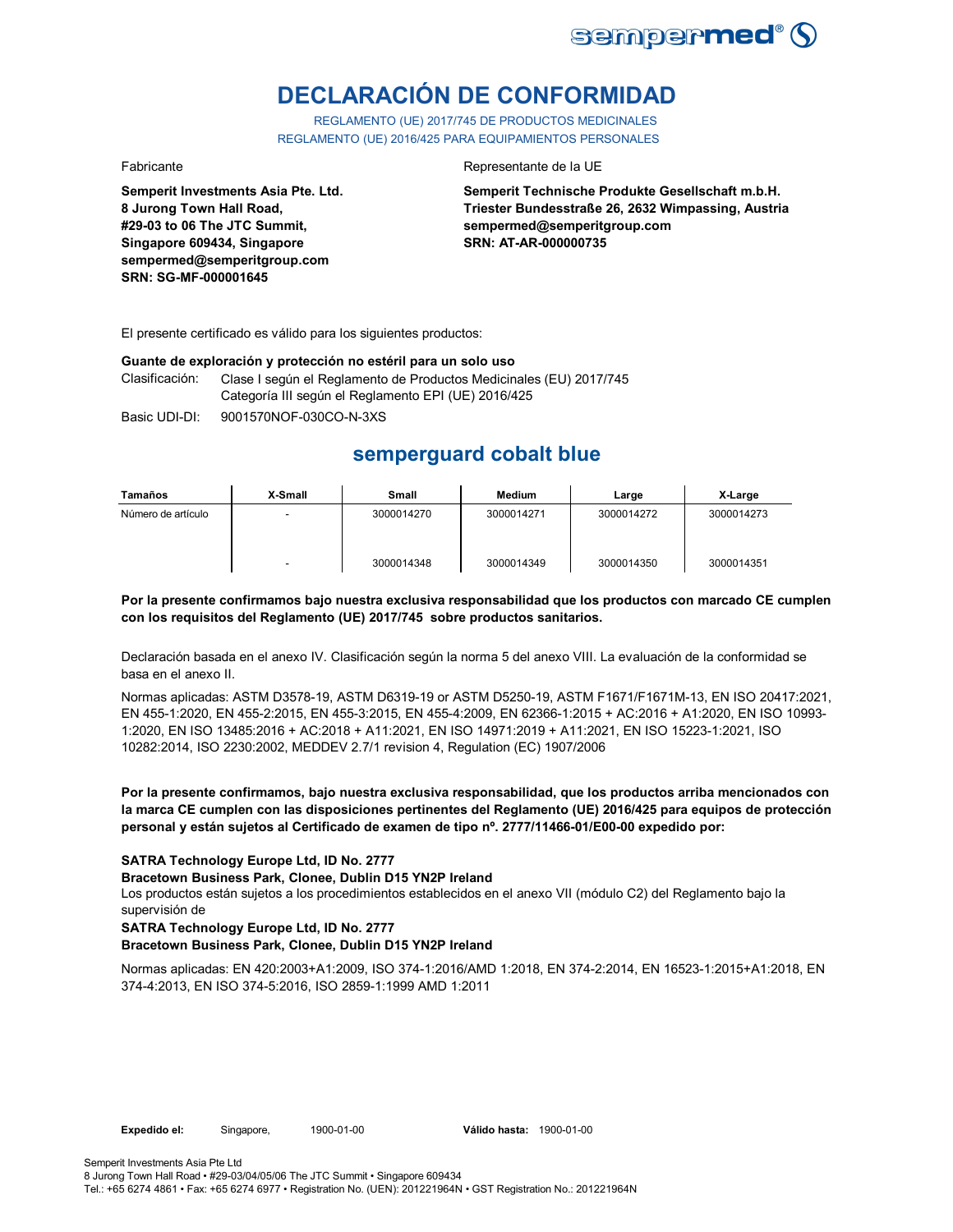

# **DECLARAÇÃO DE CONFORMIDADE**

REGULAMENTO (UE) 2017/745 SOBRE DISPOSITIVOS MÉDICOS REGULAMENTO (UE) 2016/425 SOBRE EQUIPAMENTO DE PROTEÇÃO INDIVIDUAL

**Semperit Investments Asia Pte. Ltd. 8 Jurong Town Hall Road, #29-03 to 06 The JTC Summit, Singapore 609434, Singapore sempermed@semperitgroup.com SRN: SG-MF-000001645**

#### Fabricante Representante da UE

**Semperit Technische Produkte Gesellschaft m.b.H. Triester Bundesstraße 26, 2632 Wimpassing, Austria sempermed@semperitgroup.com SRN: AT-AR-000000735**

Este certificado é válido para os seguintes produtos:

#### **Luva de exame e de proteção não estéril para uso único**

Classificação: Classe I de acordo com o regulamento de Dispositivos Médicos (UE) 2017/745 Categoria III de acordo com o regulamento EPI (UE) 2016/425

Basic UDI-DI: 9001570NOF-030CO-N-3XS

## **semperguard cobalt blue**

| Tamanhos          | X-Small                  | <b>Small</b> | <b>Medium</b> | Large      | X-Large    |
|-------------------|--------------------------|--------------|---------------|------------|------------|
| Números de artigo | -                        | 3000014270   | 3000014271    | 3000014272 | 3000014273 |
|                   | $\overline{\phantom{a}}$ | 3000014348   | 3000014349    | 3000014350 | 3000014351 |

**Declaramos desta forma, sob a nossa exclusiva responsabilidade, que os produtos com a marca CE estão em conformidade com os requisitos da Regulamento de Dispositivos Médicos (UE) 2017/745 .**

Declaração baseada no Anexo IV. Classificação de acordo com a regra 5, Anexo VIII. Avaliação da conformidade com base no Anexo II.

Normas aplicadas: ASTM D3578-19, ASTM D6319-19 or ASTM D5250-19, ASTM F1671/F1671M-13, EN ISO 20417:2021, EN 455-1:2020, EN 455-2:2015, EN 455-3:2015, EN 455-4:2009, EN 62366-1:2015 + AC:2016 + A1:2020, EN ISO 10993- 1:2020, EN ISO 13485:2016 + AC:2018 + A11:2021, EN ISO 14971:2019 + A11:2021, EN ISO 15223-1:2021, ISO 10282:2014, ISO 2230:2002, MEDDEV 2.7/1 revision 4, Regulation (EC) 1907/2006

**Declaramos desta forma, sob a nossa exclusiva responsabilidade, que os produtos com a marca CE acima mencionados estão em conformidade com as disposições relevantes do regulamento (UE) 2016/425 para Equipamentos de Proteção Individual e são objeto do certificado de exame de tipo da UE n.º 2777/11466-01/E00-00 emitido por:**

**SATRA Technology Europe Ltd, ID No. 2777**

**Bracetown Business Park, Clonee, Dublin D15 YN2P Ireland**

Os produtos são objeto dos procedimentos previstos no anexo VII (módulo C2) do regulamento, sob a supervisão de **SATRA Technology Europe Ltd, ID No. 2777**

### **Bracetown Business Park, Clonee, Dublin D15 YN2P Ireland**

Normas aplicadas: EN 420:2003+A1:2009, ISO 374-1:2016/AMD 1:2018, EN 374-2:2014, EN 16523-1:2015+A1:2018, EN 374-4:2013, EN ISO 374-5:2016, ISO 2859-1:1999 AMD 1:2011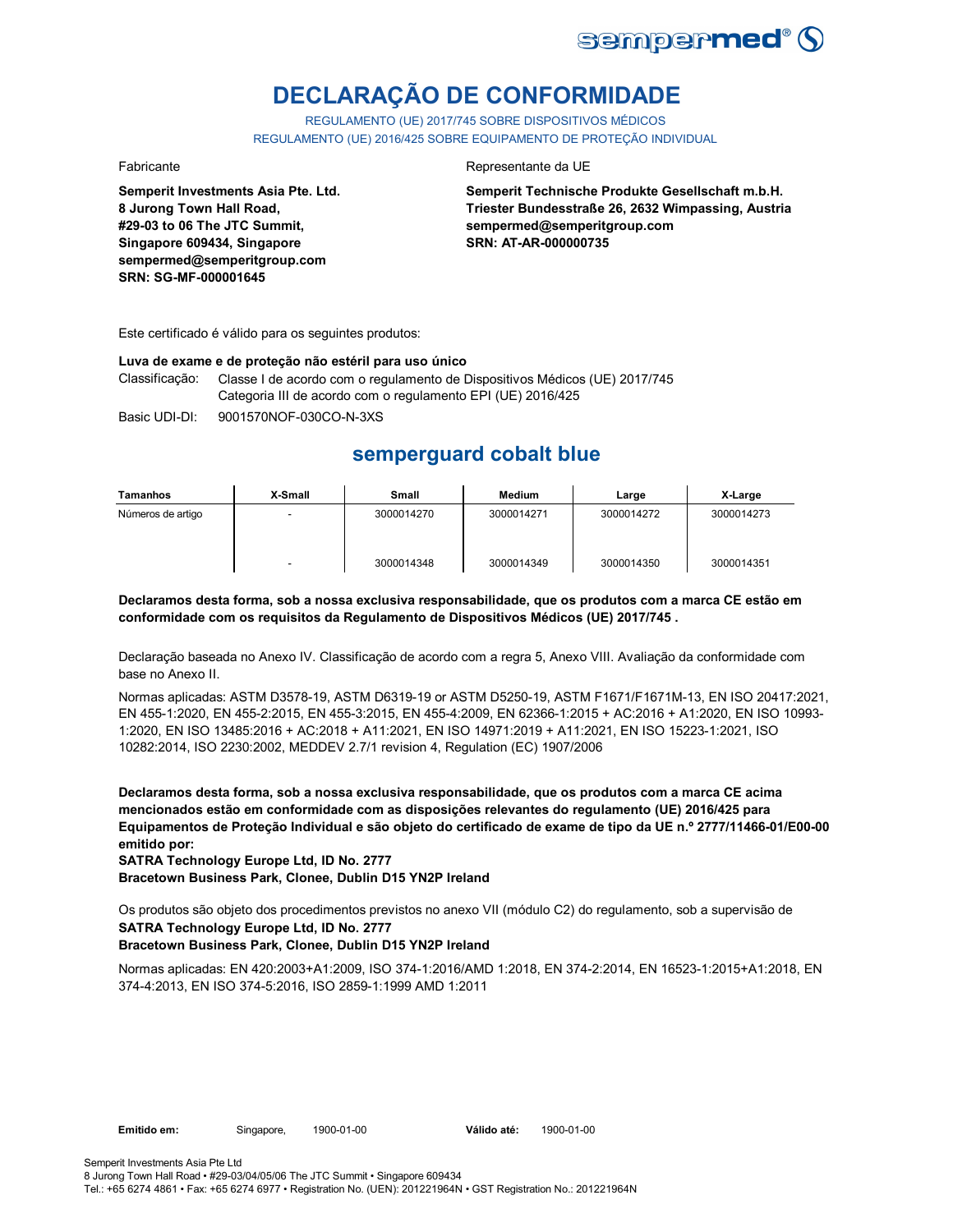

# **DEKLARATON OM ÖVERENSSTÄMMELSE**

FÖRORDNING (EU) 2017/745 MEDICINTEKNISKA PRODUKTER FÖRORDNING (EU) 2016/425 FÖR PERSONLIG SKYDDSUTRUSTNING

**Semperit Investments Asia Pte. Ltd. 8 Jurong Town Hall Road, #29-03 to 06 The JTC Summit, Singapore 609434, Singapore sempermed@semperitgroup.com SRN: SG-MF-000001645**

#### Tillverkare Behörig representant hos EU

**Semperit Technische Produkte Gesellschaft m.b.H. Triester Bundesstraße 26, 2632 Wimpassing, Austria sempermed@semperitgroup.com SRN: AT-AR-000000735**

Detta certifikat gäller följande produkt:

#### **Icke-steril inspektions- och skyddshandske för engångsanvändning**

Klassificering: Klass I enligt EU-förordning för medicintek-niska produkter (MD) (EU) 2017/745 Kategori III enligt EU-förordning för personlig skyddsutrustning (PPE) 2016/425

Basic UDI-DI: 9001570NOF-030CO-N-3XS

## **semperguard cobalt blue**

| <b>Storlekar</b> | X-Small                  | <b>Small</b> | <b>Medium</b> | Large      | X-Large    |
|------------------|--------------------------|--------------|---------------|------------|------------|
| Artikelkoder     | -                        | 3000014270   | 3000014271    | 3000014272 | 3000014273 |
|                  | $\overline{\phantom{0}}$ | 3000014348   | 3000014349    | 3000014350 | 3000014351 |

#### **Vi förklarar härmed under eget exklusivt ansvar att ovan beskrivna, CE-markerade produkt stämmer överens med erforderliga i förordning för medicinska produkter (EU) 2017/745.**

Förklaring på grundval av bilaga IV. Klassificering enligt regel 5, bilaga VIII. Bedömningen av överensstämmelse grundar sig på bilaga II.

Tillämpade standarder: ASTM D3578-19, ASTM D6319-19 or ASTM D5250-19, ASTM F1671/F1671M-13, EN ISO 20417:2021, EN 455-1:2020, EN 455-2:2015, EN 455-3:2015, EN 455-4:2009, EN 62366-1:2015 + AC:2016 + A1:2020, EN ISO 10993-1:2020, EN ISO 13485:2016 + AC:2018 + A11:2021, EN ISO 14971:2019 + A11:2021, EN ISO 15223- 1:2021, ISO 10282:2014, ISO 2230:2002, MEDDEV 2.7/1 revision 4, Regulation (EC) 1907/2006

**Vi förklarar härmed under eget exklusivt ansvar att ovan beskrivna, CE-markerade produkt stämmer överens med tillämpliga bestämmelser i EU-förordningen 2016/425 för personlig skyddsutrustning och är identisk med den personliga skyddsutrustning som anges i EU-certifikat för typgranskning nummer2777/11466-01/E00-00 daterad av:**

#### **SATRA Technology Europe Ltd, ID No. 2777**

#### **Bracetown Business Park, Clonee, Dublin D15 YN2P Ireland**

och är föremål för den procedur som beskrivs i Bilaga VII (Modul C2) till EU-förordningen 2016/425 under the supervision of under uppsikt av

#### **SATRA Technology Europe Ltd, ID No. 2777**

#### **Bracetown Business Park, Clonee, Dublin D15 YN2P Ireland**

Tillämpade standarder: EN 420:2003+A1:2009, ISO 374-1:2016/AMD 1:2018, EN 374-2:2014, EN 16523- 1:2015+A1:2018, EN 374-4:2013, EN ISO 374-5:2016, ISO 2859-1:1999 AMD 1:2011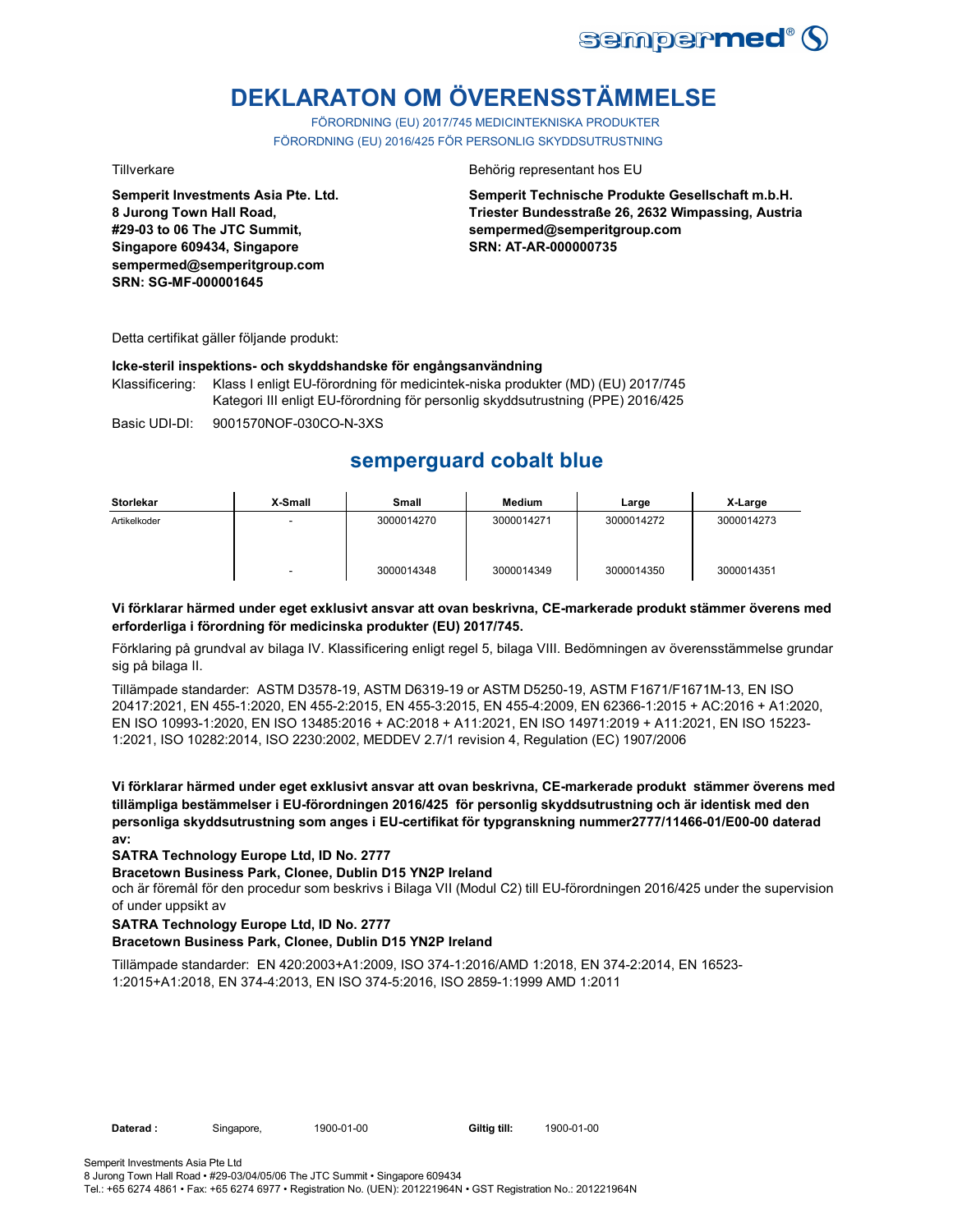

# **KONFORMITETSERKLÆRING**

FORORDNING (EU) 2017/745 OM MEDICINSK UDSTYR FORORDNING (EU) 2016/425 FOR PERSONLIGE VÆRNEMIDLER

**Semperit Investments Asia Pte. Ltd. 8 Jurong Town Hall Road, #29-03 to 06 The JTC Summit, Singapore 609434, Singapore sempermed@semperitgroup.com SRN: SG-MF-000001645**

#### Producent EU-befuldmægtigede

**Semperit Technische Produkte Gesellschaft m.b.H. Triester Bundesstraße 26, 2632 Wimpassing, Austria sempermed@semperitgroup.com SRN: AT-AR-000000735**

Dette certifikat er gyldigt for følgende produkter:

#### **Ikke-steril undersøgelses- og beskyttelseshandske til engangsbrug**

Klassificering: Klasse I jævnfør (EU) 2017/745 -forordningen for medicinsk udstyr Kategori III jævnfør PVM-forordningen (EU) 2016/425

Basic UDI-DI: 9001570NOF-030CO-N-3XS

## **semperguard cobalt blue**

| Størrelser   | X-Small | Small      | <b>Medium</b> | Large      | X-Large    |
|--------------|---------|------------|---------------|------------|------------|
| Artikelnumre |         | 3000014270 | 3000014271    | 3000014272 | 3000014273 |
|              |         | 3000014348 | 3000014349    | 3000014350 | 3000014351 |

#### **Vi bekræfter hermed under fuldt ansvar, at de ovenfor nævnte CE-mærkede produkter stemmer overens med de krav i forordningen for medicinsk udstyr (EU) 2017/745.**

Erklæring på grundlag af bilag IV. Klassificering i henhold til regel 5, bilag VIII. Overensstemmelsesvurderingen er baseret på bilag II.

Anvendte standarder: ASTM D3578-19, ASTM D6319-19 or ASTM D5250-19, ASTM F1671/F1671M-13, EN ISO 20417:2021, EN 455-1:2020, EN 455-2:2015, EN 455-3:2015, EN 455-4:2009, EN 62366-1:2015 + AC:2016 + A1:2020, EN ISO 10993-1:2020, EN ISO 13485:2016 + AC:2018 + A11:2021, EN ISO 14971:2019 + A11:2021, EN ISO 15223- 1:2021, ISO 10282:2014, ISO 2230:2002, MEDDEV 2.7/1 revision 4, Regulation (EC) 1907/2006

### **Vi bekræfter hermed under fuldt ansvar, at de ovenfor nævnte CE-mærkede produkter stemmer overens med med de afgørende bestemmelser i forordningen (EU) 2016/425 for personlige værnemidler, og er genstand for EUcertificering af typeafprøvning nr.2777/11466-01/E00-00 udstedt gennem:**

#### **SATRA Technology Europe Ltd, ID No. 2777**

#### **Bracetown Business Park, Clonee, Dublin D15 YN2P Ireland**

Produkterne er genstand for procedurer jævnfør VII (modul C2) i forordningen med opsyn af

**SATRA Technology Europe Ltd, ID No. 2777**

#### **Bracetown Business Park, Clonee, Dublin D15 YN2P Ireland**

Anvendte standarder: EN 420:2003+A1:2009, ISO 374-1:2016/AMD 1:2018, EN 374-2:2014, EN 16523-1:2015+A1:2018, EN 374-4:2013, EN ISO 374-5:2016, ISO 2859-1:1999 AMD 1:2011

Gyldig til: 1900-01-00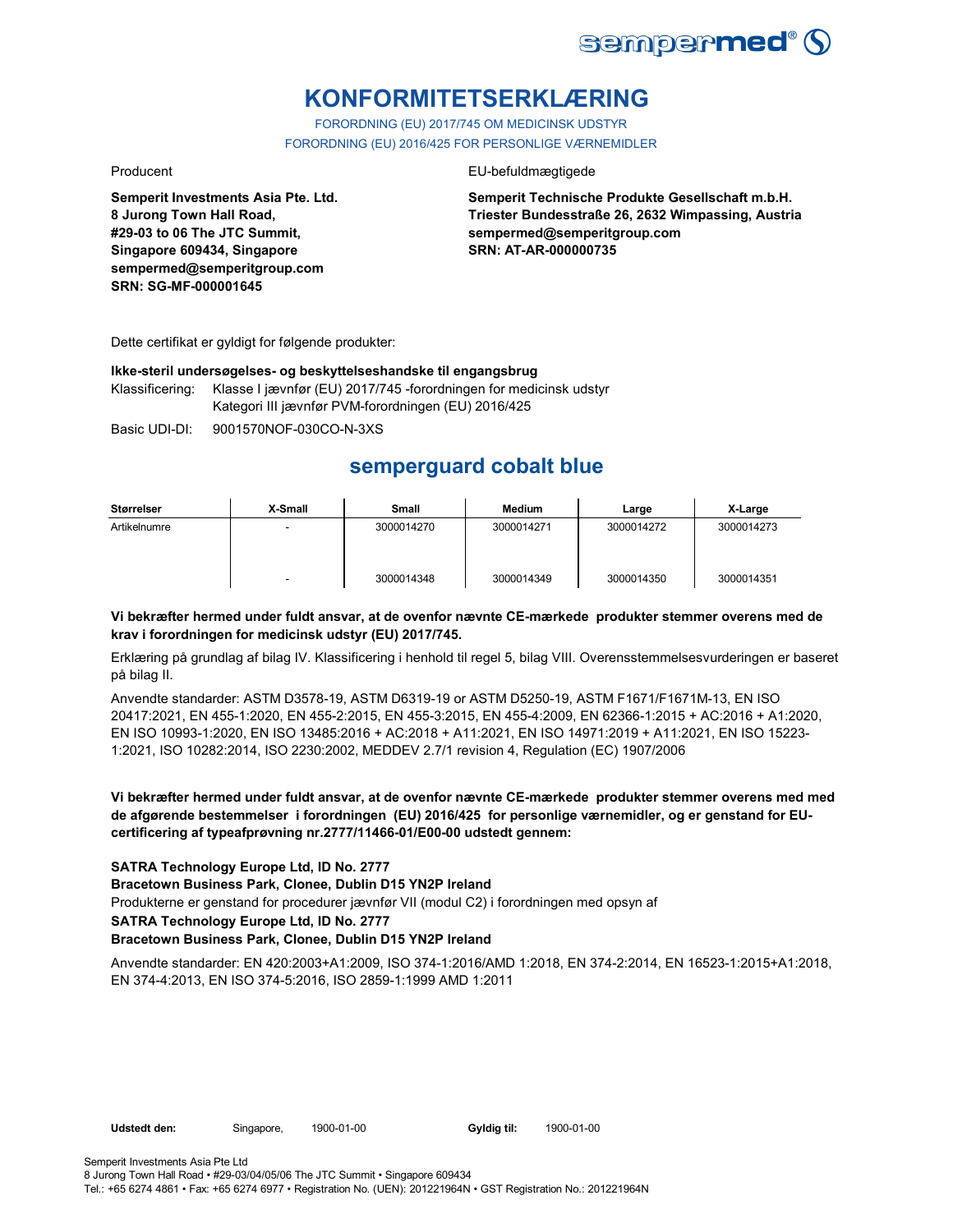

# **KONFORMITETSERKLÆRING**

FORORDNING FOR MEDISINSK UTSTYR (EU) 2017/745 FORORDNING (EU) 2016/425 OM PERSONLIG VERNEUTSTYR

**Semperit Investments Asia Pte. Ltd. 8 Jurong Town Hall Road, #29-03 to 06 The JTC Summit, Singapore 609434, Singapore sempermed@semperitgroup.com SRN: SG-MF-000001645**

#### Produsent **Autorisert representant i EU**

**Semperit Technische Produkte Gesellschaft m.b.H. Triester Bundesstraße 26, 2632 Wimpassing, Austria sempermed@semperitgroup.com SRN: AT-AR-000000735**

Dette sertifikatet er gyldig for følgende produkter:

#### **Ikke-steril undersøkelses- og beskyttelseshanske for engangsbruk**

Klassifisering: Klasse I i henhold til forordning for medisinsk utstyr (EU) 2017/745 Kategori III i henhold til PVU-forordningen (EU) nr. 2016/425

Basic UDI-DI: 9001570NOF-030CO-N-3XS

## **semperguard cobalt blue**

| <b>Størrelser</b> | X-Small | Small      | Medium     | Large      | X-Large    |
|-------------------|---------|------------|------------|------------|------------|
| Artikkelnumre     |         | 3000014270 | 3000014271 | 3000014272 | 3000014273 |
|                   |         | 3000014348 | 3000014349 | 3000014350 | 3000014351 |

#### **Vi erklærer herved under eneansvar at det CE-merkede produktet oppfyller de kravene i Uredbet for medisinsk utstyr (EU) 2017/745.**

Erklæring basert på vedlegg IV. Klassifisering i henhold til regel nr. 5, vedlegg VIII. Samsvarsvurderingen er basert på vedlegg II.

Relevante standarder: ASTM D3578-19, ASTM D6319-19 or ASTM D5250-19, ASTM F1671/F1671M-13, EN ISO 20417:2021, EN 455-1:2020, EN 455-2:2015, EN 455-3:2015, EN 455-4:2009, EN 62366-1:2015 + AC:2016 + A1:2020, EN ISO 10993-1:2020, EN ISO 13485:2016 + AC:2018 + A11:2021, EN ISO 14971:2019 + A11:2021, EN ISO 15223- 1:2021, ISO 10282:2014, ISO 2230:2002, MEDDEV 2.7/1 revision 4, Regulation (EC) 1907/2006

**Vi erklærer herved under eneansvar at det CE-merkede produktet som er nevnt ovenfor oppfyller de relevante bestemmelsene i Forordning (EU) nr. 2016/425 om personlig verneutstyr og er gjenstand for EUtypeprøvesertifikat nr. 2777/11466-01/E00-00 utstedt av:**

**SATRA Technology Europe Ltd, ID No. 2777**

**Bracetown Business Park, Clonee, Dublin D15 YN2P Ireland**

Produktet er gjenstand for prosedyren som er beskrevet i Vedlegg VII (Modul C2) i Forordning nr. 2016/425 under tilsyn av

### **SATRA Technology Europe Ltd, ID No. 2777**

#### **Bracetown Business Park, Clonee, Dublin D15 YN2P Ireland**

Relevante standarder: EN 420:2003+A1:2009, ISO 374-1:2016/AMD 1:2018, EN 374-2:2014, EN 16523-1:2015+A1:2018, EN 374-4:2013, EN ISO 374-5:2016, ISO 2859-1:1999 AMD 1:2011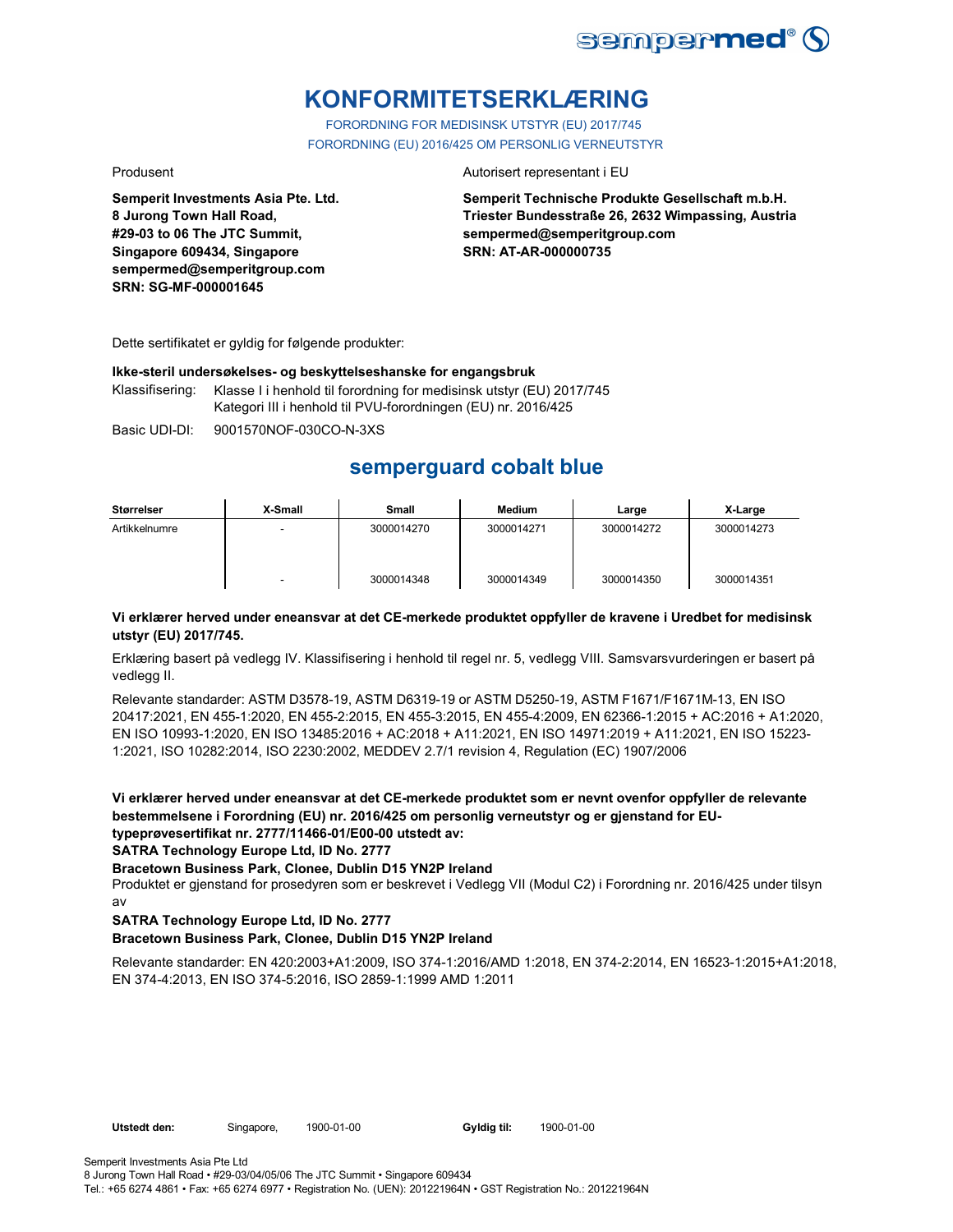

# **VAATIMUSTENMUKAISUUSVAKUUTUS**

LÄÄKINNÄLLISIÄ LAITTEITA KOSKEVA ASETUS (EU) 2017/745 HENKILÖNSUOJAIMISTA ANNETTU ASETUS (EU) 2016/425

**Semperit Investments Asia Pte. Ltd. 8 Jurong Town Hall Road, #29-03 to 06 The JTC Summit, Singapore 609434, Singapore sempermed@semperitgroup.com SRN: SG-MF-000001645**

#### Valmistaja EU:n valtuutettu edustaja

**Semperit Technische Produkte Gesellschaft m.b.H. Triester Bundesstraße 26, 2632 Wimpassing, Austria sempermed@semperitgroup.com SRN: AT-AR-000000735**

Tämä sertifikaatti koskee seuraavia tuotteita:

#### **Kertakäyttöinen ei-steriili tutkimus- ja suojakäsine**

Luokitus: Luokka I lääkinnällisiä laitteita koskevan asetuksen (EU) 2017/745 mukaisesti Luokka III henkilönsuojaimista annetun asetuksen (EU) 2016/425 mukaisesti

Basic UDI-DI: 9001570NOF-030CO-N-3XS

## **semperguard cobalt blue**

| Koot         | X-Small                  | Small      | Medium     | Large      | X-Large    |
|--------------|--------------------------|------------|------------|------------|------------|
| Tuotenumerot | $\overline{\phantom{a}}$ | 3000014270 | 3000014271 | 3000014272 | 3000014273 |
|              |                          | 3000014348 | 3000014349 | 3000014350 | 3000014351 |

#### **Täten vahvistamme yksinomaisella vastuullamme, että CE-merkityt tuotteet vastaavat lääkinnällisiä laitteita koskevan asetuksen (EU) 2017/745 mukaisia vaatimuksia.**

Liitteeseen IV perustuva julistus. Luokitus liitteen VIII 5 säännön mukaisesti. Vaatimustenmukaisuuden arviointi perustuu liitteeseen II.

Sovelletut standardit: ASTM D3578-19, ASTM D6319-19 or ASTM D5250-19, ASTM F1671/F1671M-13, EN ISO 20417:2021, EN 455-1:2020, EN 455-2:2015, EN 455-3:2015, EN 455-4:2009, EN 62366-1:2015 + AC:2016 + A1:2020, EN ISO 10993-1:2020, EN ISO 13485:2016 + AC:2018 + A11:2021, EN ISO 14971:2019 + A11:2021, EN ISO 15223-1:2021, ISO 10282:2014, ISO 2230:2002, MEDDEV 2.7/1 revision 4, Regulation (EC) 1907/2006

**Täten vahvistamme yksinomaisella vastuullamme, että yllä mainitut CE-merkityt tuotteet vastaavat henkilönsuojaimista annetun asetuksen (EU) 2016/425 mukaisia perustavanlaatuisia vaatimuksia ja niihin sovelletaan EU:n tyyppitarkastustodistusta nro 2777/11466-01/E00-00 laadittu :**

**SATRA Technology Europe Ltd, ID No. 2777**

**Bracetown Business Park, Clonee, Dublin D15 YN2P Ireland**

Tuotteet ovat asetuksen liitteen VII (moduuli C2) mukaisen menettelyn kohteena, valvonnan suorittaa

**SATRA Technology Europe Ltd, ID No. 2777**

### **Bracetown Business Park, Clonee, Dublin D15 YN2P Ireland**

Sovelletut standardit: EN 420:2003+A1:2009, ISO 374-1:2016/AMD 1:2018, EN 374-2:2014, EN 16523-1:2015+A1:2018, EN 374-4:2013, EN ISO 374-5:2016, ISO 2859-1:1999 AMD 1:2011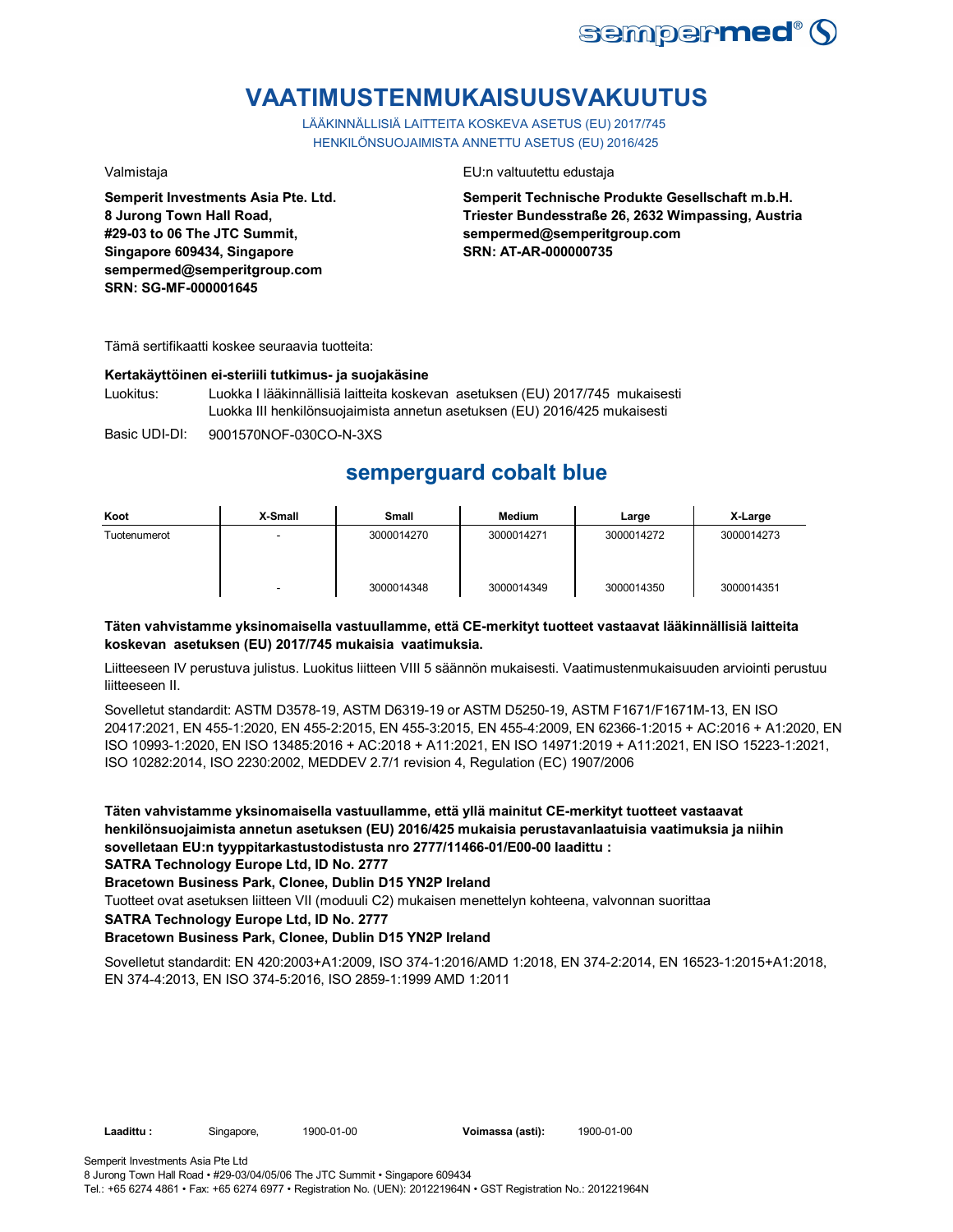

# **ATITIKTIES DEKLARACIJA**

REGLAMENTAS DĖL MEDICINOS PRIETAISŲ (ES) 2017/745 REGLAMENTAS (ES) 2016/425 DĖL ASMENINIŲ APSAUGOS PRIEMONIŲ

**Semperit Investments Asia Pte. Ltd. 8 Jurong Town Hall Road, #29-03 to 06 The JTC Summit, Singapore 609434, Singapore sempermed@semperitgroup.com SRN: SG-MF-000001645**

#### Gamintojas ES įgaliotas asmuo

**Semperit Technische Produkte Gesellschaft m.b.H. Triester Bundesstraße 26, 2632 Wimpassing, Austria sempermed@semperitgroup.com SRN: AT-AR-000000735**

Šis sertifikatas galioja toliau nurodytiems produktams:

#### **Nesterilios vienkartinio naudojimo apžiūros ir apsauginės pirštinės**

- Klasifikacija: I klasė pagal reglamentą dėl medicinos prietaisų (ES) 2017/745 III kategorija pagal reglamentą (ES) 2016/425 dėl asmeninių apsaugos priemonių
- Basic UDI-DI: 9001570NOF-030CO-N-3XS

## **semperguard cobalt blue**

| Dydžiai         | X-Small | Small      | Medium     | Large      | X-Large    |
|-----------------|---------|------------|------------|------------|------------|
| Prekiu numeriai |         | 3000014270 | 3000014271 | 3000014272 | 3000014273 |
|                 | -       | 3000014348 | 3000014349 | 3000014350 | 3000014351 |

### **Prisiimdami visą atsakomybę šiuo dokumentu patvirtiname, kad CE paženklinti produktai atitinka reglamentą dėl medicinos prietaisų (ES) 2017/745 reikalavimus.**

Deklaracija, pagrįsta IV priedu. Klasifikavimas pagal VIII priedo 5 taisyklę. Atitikties įvertinimas pagal II priedą.

Taikomi standartai: ASTM D3578-19, ASTM D6319-19 or ASTM D5250-19, ASTM F1671/F1671M-13, EN ISO 20417:2021, EN 455-1:2020, EN 455-2:2015, EN 455-3:2015, EN 455-4:2009, EN 62366-1:2015 + AC:2016 + A1:2020, EN ISO 10993-1:2020, EN ISO 13485:2016 + AC:2018 + A11:2021, EN ISO 14971:2019 + A11:2021, EN ISO 15223-1:2021, ISO 10282:2014, ISO 2230:2002, MEDDEV 2.7/1 revision 4, Regulation (EC) 1907/2006

**Prisiimdami visą atsakomybę, šiuo dokumentu patvirtiname, kad anksčiau paminėti CE paženklinti produktai atitinka svarbiausius reglamentą dėl asmeninių apsaugos priemonių (ES) 2016/425 reikalavimus ir yra ES tipo tyrimo sertifikato Nr. objektas. 2777/11466-01/E00-00 išduota :**

### **SATRA Technology Europe Ltd, ID No. 2777**

**Bracetown Business Park, Clonee, Dublin D15 YN2P Ireland**

Produktai yra metodo objektas pagal reglamentą VII priedą (modulis C2) prižiūrint

**SATRA Technology Europe Ltd, ID No. 2777**

### **Bracetown Business Park, Clonee, Dublin D15 YN2P Ireland**

Taikomi standartai: EN 420:2003+A1:2009, ISO 374-1:2016/AMD 1:2018, EN 374-2:2014, EN 16523-1:2015+A1:2018, EN 374- 4:2013, EN ISO 374-5:2016, ISO 2859-1:1999 AMD 1:2011

**Išduota :** Singapore, **Galioja iki:** 1900-01-00 1900-01-00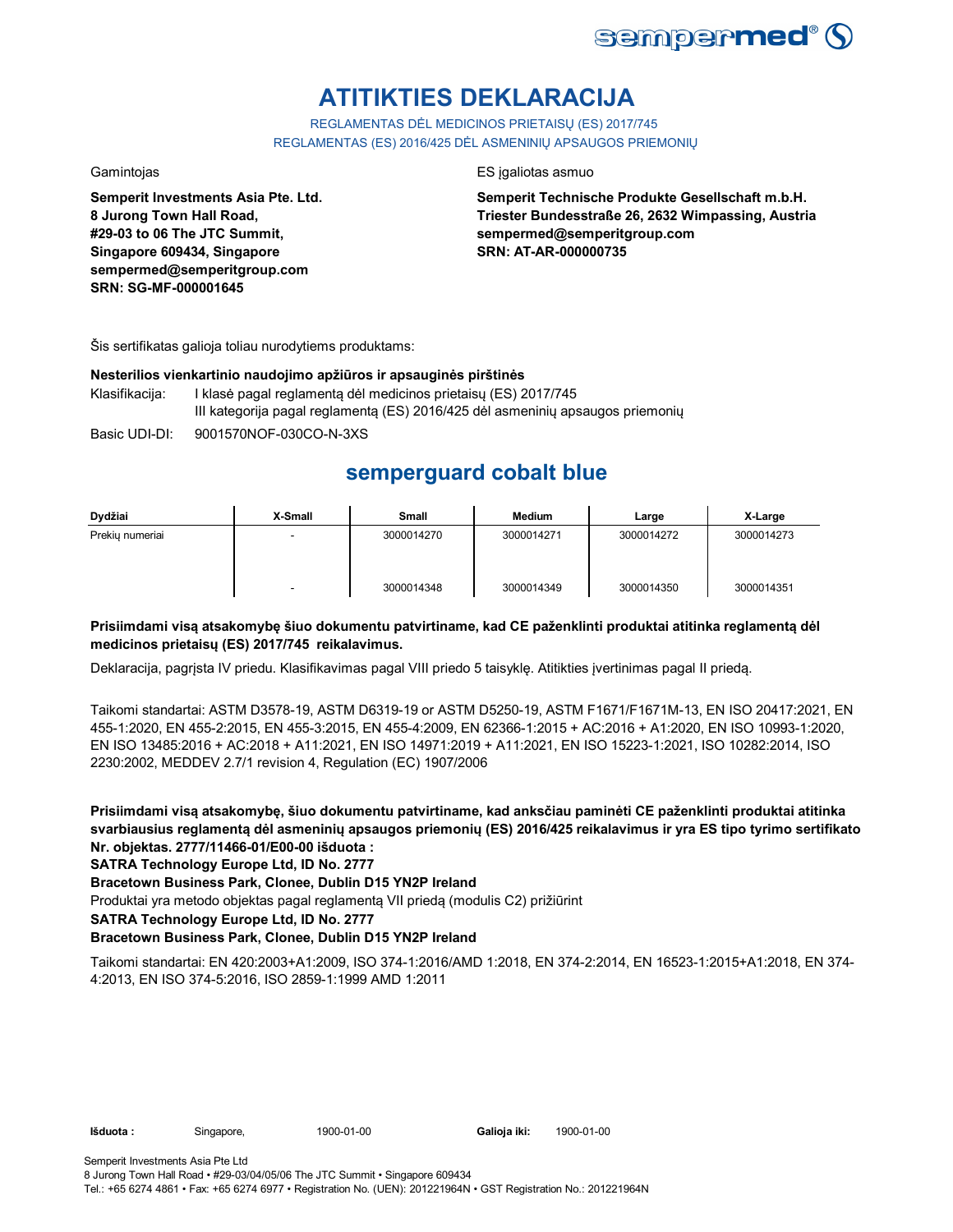

# **ATBILSTĪBAS DEKLARĀCIJA**

MEDICĪNAS IERĪČU REGULA (ES) 2017/745

REGULA (ES) 2016/425 PAR INDIVIDUĀLAJIEM AIZSARDZĪBAS LĪDZEKLIEM

Likumīgais ražotājs **Pilnvarotais pārstāvis ES** 

**Semperit Investments Asia Pte. Ltd. 8 Jurong Town Hall Road, #29-03 to 06 The JTC Summit, Singapore 609434, Singapore sempermed@semperitgroup.com SRN: SG-MF-000001645**

**Semperit Technische Produkte Gesellschaft m.b.H. Triester Bundesstraße 26, 2632 Wimpassing, Austria sempermed@semperitgroup.com SRN: AT-AR-000000735**

Šis sertifikāts ir derīgs šādam produktam:

#### **Nesterili izmeklēšanas aizsargcimdi vienreizējai lietošanai**

Klasifikācija: I klase saskaņā ar medicīnas ierīču Regulu (ES) 2017/745 III kategorija saskaņā ar IAL Regulu (ES) 2016/425

Basic UDI-DI: 9001570NOF-030CO-N-3XS

## **semperguard cobalt blue**

| Izmēri          | X-Small | Small      | Medium     | Large      | X-Large    |
|-----------------|---------|------------|------------|------------|------------|
| Artikula numurs |         | 3000014270 | 3000014271 | 3000014272 | 3000014273 |
|                 |         | 3000014348 | 3000014349 | 3000014350 | 3000014351 |

### **Ar šo mēs apliecinām, ka iepriekš aprakstītais produkts ar CE marķējumu atbilst medicīnas ierīču (ES) 2017/745 regulas prasībām.**

Deklarācija, pamatojoties uz IV pielikumu. Klasifikācija saskaņā ar VIII pielikuma 5. noteikumu. Atbilstības novērtēšanas pamatā ir II pielikums.

Piemērotie standarti: ASTM D3578-19, ASTM D6319-19 or ASTM D5250-19, ASTM F1671/F1671M-13, EN ISO 20417:2021, EN 455-1:2020, EN 455-2:2015, EN 455-3:2015, EN 455-4:2009, EN 62366-1:2015 + AC:2016 + A1:2020, EN ISO 10993-1:2020, EN ISO 13485:2016 + AC:2018 + A11:2021, EN ISO 14971:2019 + A11:2021, EN ISO 15223- 1:2021, ISO 10282:2014, ISO 2230:2002, MEDDEV 2.7/1 revision 4, Regulation (EC) 1907/2006

**Ar šo mēs apliecinām, ka iepriekš aprakstītais produkts ar CE marķējumu atbilst Regulas (ES) 2016/425 par individuālajiem aizsardzības līdzekļiem piemērojamajiem noteikumiem un ir identisks individuālajiem aizsardzības līdzekļiem, uz kuriem attiecas ES tipa pārbaudes sertifikāts Nr. 2777/11466-01/E00-00 izdots :**

#### **SATRA Technology Europe Ltd, ID No. 2777**

**Bracetown Business Park, Clonee, Dublin D15 YN2P Ireland**

un uz to attiecas Regulas (ES) 2016/425 VII pielikumā (C2 modulis) noteiktā procedūra

**SATRA Technology Europe Ltd, ID No. 2777**

#### **Bracetown Business Park, Clonee, Dublin D15 YN2P Ireland**

Piemērotie standarti: EN 420:2003+A1:2009, ISO 374-1:2016/AMD 1:2018, EN 374-2:2014, EN 16523-1:2015+A1:2018, EN 374-4:2013, EN ISO 374-5:2016, ISO 2859-1:1999 AMD 1:2011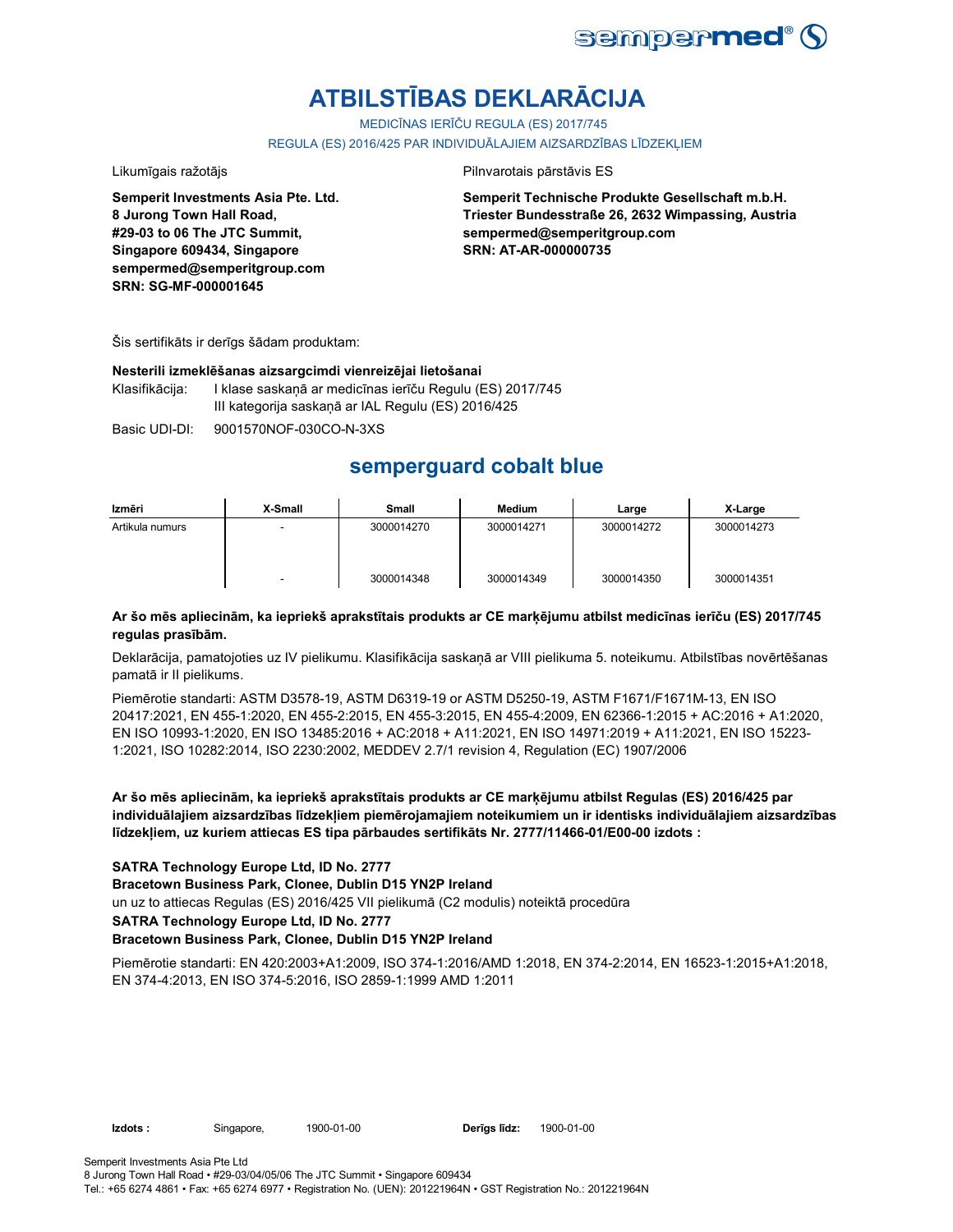

# **VASTAVUSDEKLARATSIOON**

MEDITSIINITOODETE MÄÄRUS (EL) 2017/745 ISIKUKAITSEVAHENDITE MÄÄRUS (EL) 2016/425

**Semperit Investments Asia Pte. Ltd. 8 Jurong Town Hall Road, #29-03 to 06 The JTC Summit, Singapore 609434, Singapore sempermed@semperitgroup.com SRN: SG-MF-000001645**

Tootja Volitatud esindaja EL-is

**Semperit Technische Produkte Gesellschaft m.b.H. Triester Bundesstraße 26, 2632 Wimpassing, Austria sempermed@semperitgroup.com SRN: AT-AR-000000735**

See sertifikaat kehtib järgmistele toodetele:

#### **Mittesteriilne läbivaatus- ja kaitsekinnas ühekordseks kasutuseks**

Klassifikatsioon: I klass kooskõlas meditsiinitoodete määrusega (EU) 2017/745 III kategooria kooskõlas isikukaitsevahendite määrusega (EL) 2016/425

Basic UDI-DI: 9001570NOF-030CO-N-3XS

## **semperguard cobalt blue**

| Suurused     | X-Small                  | <b>Small</b> | Medium     | Large      | X-Large    |
|--------------|--------------------------|--------------|------------|------------|------------|
| Tootenumbrid | $\overline{\phantom{a}}$ | 3000014270   | 3000014271 | 3000014272 | 3000014273 |
|              | ٠                        | 3000014348   | 3000014349 | 3000014350 | 3000014351 |

#### **Kinnitame oma ainuvastutusel, et CE-märgisega tooted on kooskõlas meditsiinitoodete määruse (EU) 2017/745 nõuetega.**

Deklaratsioon põhineb IV lisal. Klassifikatsioon kooskõlas VIII lisa 5. reegliga. Vastavushindamine põhineb II lisal.

Kohaldatud normid: ASTM D3578-19, ASTM D6319-19 or ASTM D5250-19, ASTM F1671/F1671M-13, EN ISO 20417:2021, EN 455-1:2020, EN 455-2:2015, EN 455-3:2015, EN 455-4:2009, EN 62366-1:2015 + AC:2016 + A1:2020, EN ISO 10993- 1:2020, EN ISO 13485:2016 + AC:2018 + A11:2021, EN ISO 14971:2019 + A11:2021, EN ISO 15223-1:2021, ISO 10282:2014, ISO 2230:2002, MEDDEV 2.7/1 revision 4, Regulation (EC) 1907/2006

**Kinnitame oma ainuvastutusel, et eespool nimetatud CE-märgistusega tooted on kooskõlas isikukaitsevahendite määruse (EL) 2016/425 põhisätetega ning on identsed isikukaitsevahenditega, mille kohta on välja antud EÜ tüübihindamistõend nr2777/11466-01/E00-00 välja :**

#### **SATRA Technology Europe Ltd, ID No. 2777**

**Bracetown Business Park, Clonee, Dublin D15 YN2P Ireland**

Toodetele kohaldub määruse VII lisa (moodul C2) menetlus, mille üle teostab järelevalvet

**SATRA Technology Europe Ltd, ID No. 2777**

#### **Bracetown Business Park, Clonee, Dublin D15 YN2P Ireland**

Kohaldatud normid: EN 420:2003+A1:2009, ISO 374-1:2016/AMD 1:2018, EN 374-2:2014, EN 16523-1:2015+A1:2018, EN 374-4:2013, EN ISO 374-5:2016, ISO 2859-1:1999 AMD 1:2011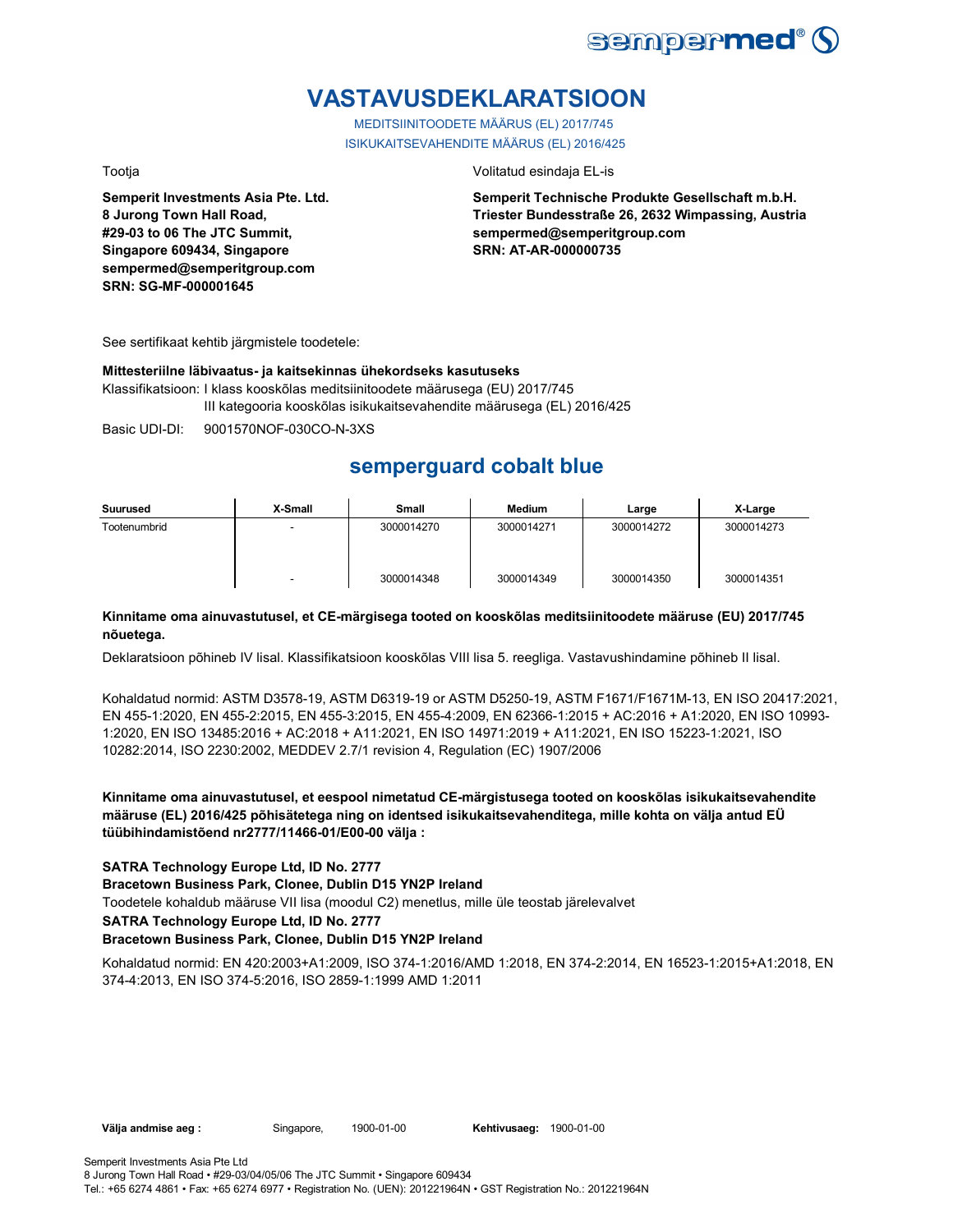

# **PROHLÁŠENÍ O SHODĚ**

NAŘÍZENÍ O ZDRAVOTNICKÝCH PROSTŘEDCÍCH (EU) 2017/745 NAŘÍZENÍ (EU) 2016/425 PRO OSOBNÍ OCHRANNÉ PROSTŘEDKY

**Semperit Investments Asia Pte. Ltd. 8 Jurong Town Hall Road, #29-03 to 06 The JTC Summit, Singapore 609434, Singapore sempermed@semperitgroup.com SRN: SG-MF-000001645**

Výrobce EU zplnomocněný zástupce

**Semperit Technische Produkte Gesellschaft m.b.H. Triester Bundesstraße 26, 2632 Wimpassing, Austria sempermed@semperitgroup.com SRN: AT-AR-000000735**

Tento certifikát je platný pro následující produkty:

#### **Nesterilní vyšetřovací a ochranné rukavice pro jednorázové použití**

Klasifikace Třída I podle nařízení o zdravotnických prostředcích (EU) 2017/745 Kategorie III podle nařízení o OOP (EU) 2016/425

Basic UDI-DI: 9001570NOF-030CO-N-3XS

## **semperguard cobalt blue**

| Velikosti      | X-Small | Small      | <b>Medium</b> | Large      | X-Large    |
|----------------|---------|------------|---------------|------------|------------|
| Číslo produktu | -       | 3000014270 | 3000014271    | 3000014272 | 3000014273 |
|                | -       | 3000014348 | 3000014349    | 3000014350 | 3000014351 |

### **Tímto potvrzujeme s výlučnou odpovědností, že produkty označené CE souhlasí se požadavky nařízení o zdravotnických prostředcích (EU) 2017/745.**

Prohlášení na základě přílohy IV. Klasifikace podle pravidla 5 přílohy VIII. Posouzení shody je založeno na příloze II.

Použité normy: ASTM D3578-19, ASTM D6319-19 or ASTM D5250-19, ASTM F1671/F1671M-13, EN ISO 20417:2021, EN 455-1:2020, EN 455-2:2015, EN 455-3:2015, EN 455-4:2009, EN 62366-1:2015 + AC:2016 + A1:2020, EN ISO 10993- 1:2020, EN ISO 13485:2016 + AC:2018 + A11:2021, EN ISO 14971:2019 + A11:2021, EN ISO 15223-1:2021, ISO 10282:2014, ISO 2230:2002, MEDDEV 2.7/1 revision 4, Regulation (EC) 1907/2006

**Tímto potvrzujeme s výlučnou odpovědností, že výše uvedené produkty označené jako CE souhlasí s příslušnými ustanoveními nařízení (EU) 2016/425 pro Osobní ochranné prostředky a jsou předmětem přezkoušení EU č.2777/11466-01/E00-00 vystaveno :**

**SATRA Technology Europe Ltd, ID No. 2777**

**Bracetown Business Park, Clonee, Dublin D15 YN2P Ireland**

Produkty jsou předmětem procesu podle dodatku VII (moduly, C2) nařízení pod dohledem

**SATRA Technology Europe Ltd, ID No. 2777**

### **Bracetown Business Park, Clonee, Dublin D15 YN2P Ireland**

Použité normy: EN 420:2003+A1:2009, ISO 374-1:2016/AMD 1:2018, EN 374-2:2014, EN 16523-1:2015+A1:2018, EN 374- 4:2013, EN ISO 374-5:2016, ISO 2859-1:1999 AMD 1:2011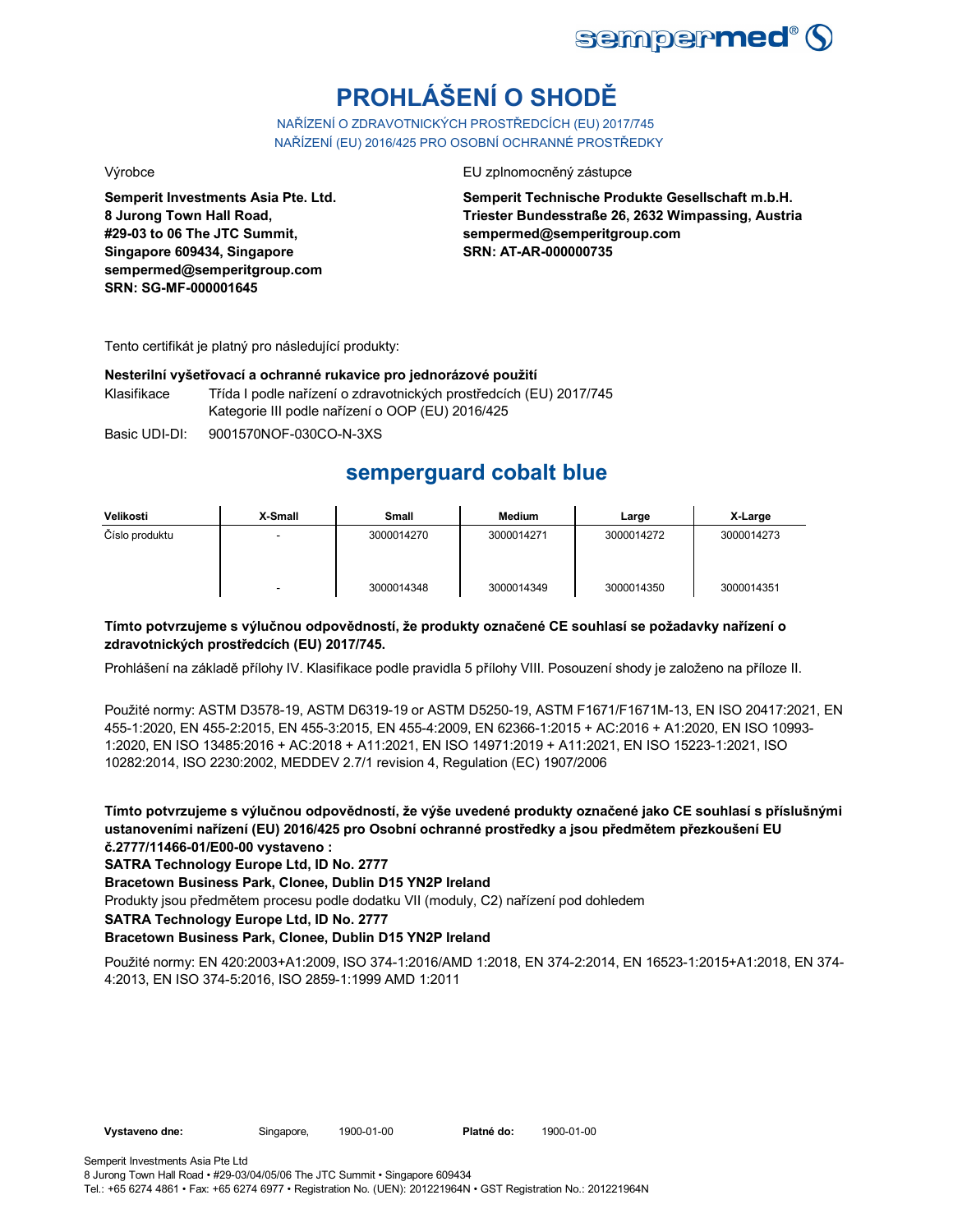

# **VYHLÁSENIE O ZHODE**

NARIADENIE (EU) 2017/745 O ZDRAVOTNÍCKYCH POMÔCKACH NARIADENIE (EÚ) 2016/425 O OSOBNÝCH OCHRANNÝCH PROSTRIEDKOCH

**Semperit Investments Asia Pte. Ltd. 8 Jurong Town Hall Road, #29-03 to 06 The JTC Summit, Singapore 609434, Singapore sempermed@semperitgroup.com SRN: SG-MF-000001645**

#### Výrobca Splnomocnenec pre EÚ

**Semperit Technische Produkte Gesellschaft m.b.H. Triester Bundesstraße 26, 2632 Wimpassing, Austria sempermed@semperitgroup.com SRN: AT-AR-000000735**

Tento certifikát je platný pre nasledujúce body:

#### **Nesterilné vyšetrovacie a ochranné rukavice na jedno použitie**

Klasifikácia: Trieda I podľa Nariadenia (EU) 2017/745 o zdravotníckych pomôckach Kategória III podľa Nariadenia o osobných ochranných pomôckach (EU) 2016/425

Basic UDI-DI: 9001570NOF-030CO-N-3XS

## **semperguard cobalt blue**

| Veľkosti      | X-Small | Small      | Medium     | Large      | X-Large    |
|---------------|---------|------------|------------|------------|------------|
| Výrobné čísla | -       | 3000014270 | 3000014271 | 3000014272 | 3000014273 |
|               | -       | 3000014348 | 3000014349 | 3000014350 | 3000014351 |

### **Týmto vo svojej výhradnej zodpovednosti potvrdzujeme, že výrobky označené symbolom CE sú v súlade so požiadavkami Nariadenia (EU) 2017/745 o zdravotníckych pomôckach.**

Vyhlásenie na základe prílohy IV. Klasifikácia podľa pravidla 5 prílohy VIII. Posudzovanie zhody je založené na prílohe II.

Súvisiace normy: ASTM D3578-19, ASTM D6319-19 or ASTM D5250-19, ASTM F1671/F1671M-13, EN ISO 20417:2021, EN 455-1:2020, EN 455-2:2015, EN 455-3:2015, EN 455-4:2009, EN 62366-1:2015 + AC:2016 + A1:2020, EN ISO 10993- 1:2020, EN ISO 13485:2016 + AC:2018 + A11:2021, EN ISO 14971:2019 + A11:2021, EN ISO 15223-1:2021, ISO 10282:2014, ISO 2230:2002, MEDDEV 2.7/1 revision 4, Regulation (EC) 1907/2006

### **Týmto vo svojej výhradnej zodpovednosti potvrdzujeme, že výrobky označené symbolom CE sú v súlade so smerodajnými ustanoveniami Nariadenia (EÚ) 2016/425 o osobných ochranných prostriedkoch a sú predmetom EU - Osvedčenia o typovej skúške č. 2777/11466-01/E00-00 vyhotovené :**

#### **SATRA Technology Europe Ltd, ID No. 2777**

**Bracetown Business Park, Clonee, Dublin D15 YN2P Ireland**

Výrobky sú predmetom konania podľa dodatku VII (moduly C2) Nariadenia pod dohľadom

#### **SATRA Technology Europe Ltd, ID No. 2777**

#### **Bracetown Business Park, Clonee, Dublin D15 YN2P Ireland**

Súvisiace normy: EN 420:2003+A1:2009, ISO 374-1:2016/AMD 1:2018, EN 374-2:2014, EN 16523-1:2015+A1:2018, EN 374-4:2013, EN ISO 374-5:2016, ISO 2859-1:1999 AMD 1:2011

Vyhotovené dňa: Singapore, 1900-01-00 Platné do: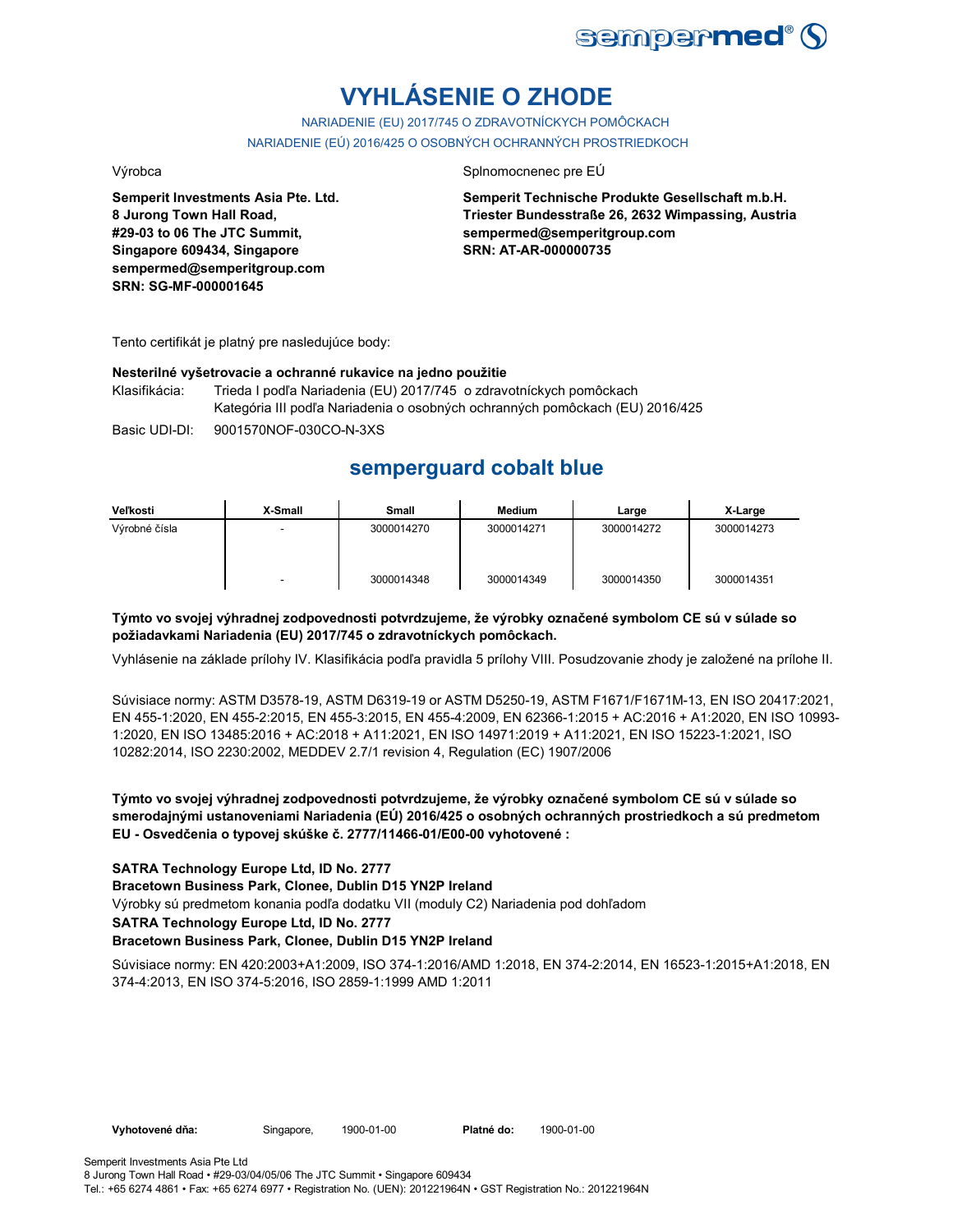

# **MEGFELELŐSÉGI NYILATKOZAT**

ORVOSTECHNIKAI ESZKÖZÖKRŐL SZÓLÓ (EU) 2017/745 RENDELET EGYÉNI VÉDŐESZKÖZÖKRŐL SZÓLÓ (EU) 2016/425 RENDELET

**Semperit Investments Asia Pte. Ltd. 8 Jurong Town Hall Road, #29-03 to 06 The JTC Summit, Singapore 609434, Singapore sempermed@semperitgroup.com SRN: SG-MF-000001645**

### Gyártó EU-meghatalmazott

**Semperit Technische Produkte Gesellschaft m.b.H. Triester Bundesstraße 26, 2632 Wimpassing, Austria sempermed@semperitgroup.com SRN: AT-AR-000000735**

Ez a tanúsítvány a következő termékekre érvényes:

#### **Egyszer használatos, nem steril vizsgálati- és védőkesztyű**

Osztályozás: I. osztály az orvostechnikai eszközökről szóló (EU) 2017/745 rendelet szerint III. kategória az egyéni védőeszközökről szóló (EU) 2016/425 rendelet szerint

Basic UDI-DI: 9001570NOF-030CO-N-3XS

## **semperguard cobalt blue**

| Méretek    | X-Small | Small      | Medium     | Large      | X-Large    |
|------------|---------|------------|------------|------------|------------|
| Cikkszámok | -       | 3000014270 | 3000014271 | 3000014272 | 3000014273 |
|            | -       | 3000014348 | 3000014349 | 3000014350 | 3000014351 |

#### **Ezennel kizárólagos felelősségünk mellett kijelentjük, hogy a CE jelzésű termékek eszközökről szóló (EU) 2017/745 rendelet alapvető előírásainak.**

Con la presente, dichiariamo sotto la nostra esclusiva responsabilità che il prodotto con marchio CE sopra descritto soddisfa i requisiti del regolamento sui dispositivi medici (UE) 2017/745 .

Alkalmazott szabványok: ASTM D3578-19, ASTM D6319-19 or ASTM D5250-19, ASTM F1671/F1671M-13, EN ISO 20417:2021, EN 455-1:2020, EN 455-2:2015, EN 455-3:2015, EN 455-4:2009, EN 62366-1:2015 + AC:2016 + A1:2020, EN ISO 10993-1:2020, EN ISO 13485:2016 + AC:2018 + A11:2021, EN ISO 14971:2019 + A11:2021, EN ISO 15223- 1:2021, ISO 10282:2014, ISO 2230:2002, MEDDEV 2.7/1 revision 4, Regulation (EC) 1907/2006

**Ezennel kizárólagos felelősségünk mellett kijelentjük, hogy a fent említett CE jelzésű termékek megfelelnek az egyéni védőeszközökre irányuló 2016/425/EU rendelet vonatkozó előírásainak és vonatkozik rájuk a megfelelő számú EU-típusvizsgálati tanúsítvány 2777/11466-01/E00-00 kelt : SATRA Technology Europe Ltd, ID No. 2777**

**Bracetown Business Park, Clonee, Dublin D15 YN2P Ireland**

A termékekre vonatkozik a rendelet VII. melléklete (C2 modul) szerinti eljárás a következő személy felügyelete mellett: **SATRA Technology Europe Ltd, ID No. 2777**

### **Bracetown Business Park, Clonee, Dublin D15 YN2P Ireland**

Alkalmazott szabványok: EN 420:2003+A1:2009, ISO 374-1:2016/AMD 1:2018, EN 374-2:2014, EN 16523- 1:2015+A1:2018, EN 374-4:2013, EN ISO 374-5:2016, ISO 2859-1:1999 AMD 1:2011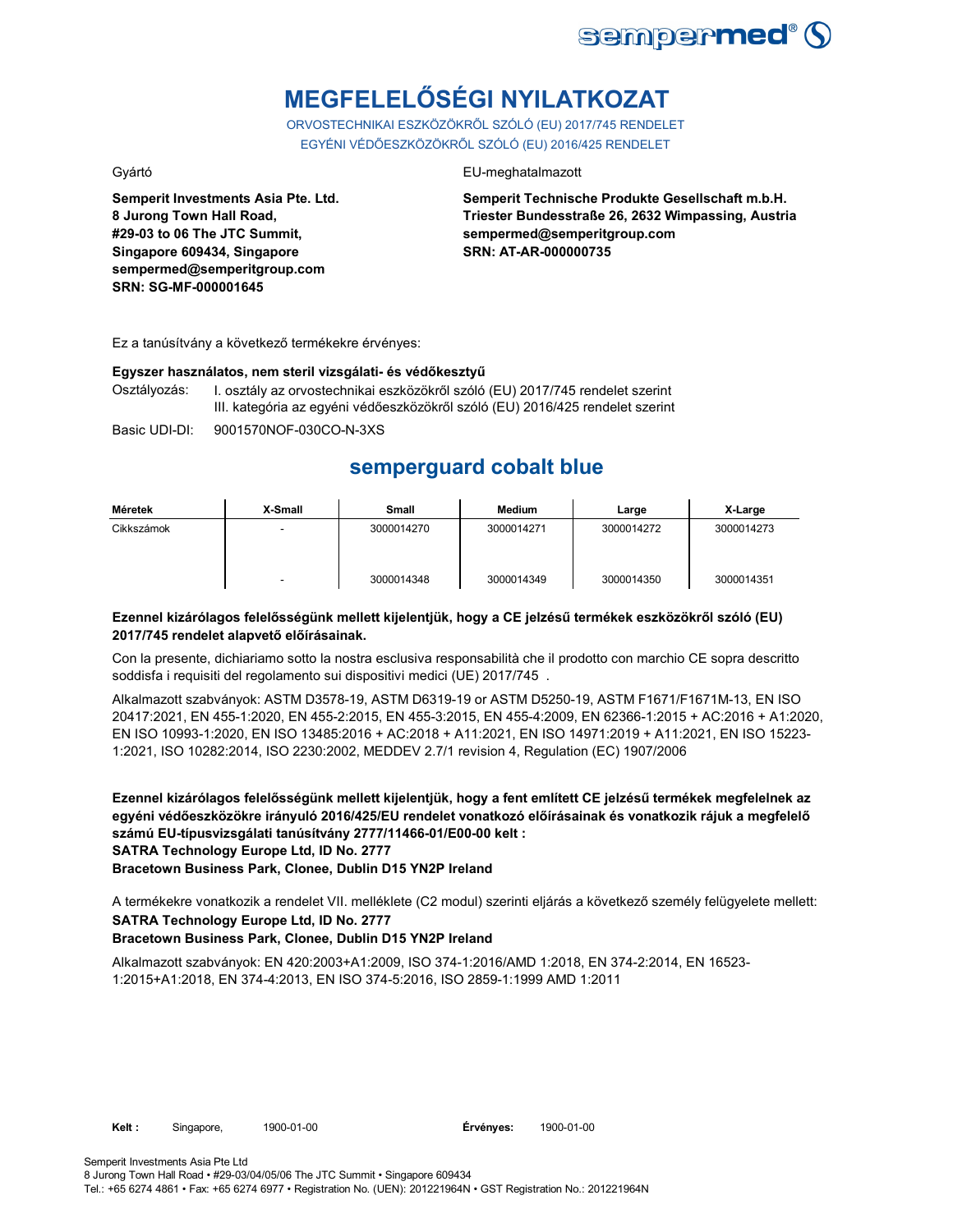

# **IZJAVA O SKLADNOSTI**

UREDBA O MEDICINSKIH PRIPOMOČKIH (EU) 2017/745/EGS UREDBA (EU) 2016/425 ZA OSEBNO VAROVALNO OPREMO

**Semperit Investments Asia Pte. Ltd. 8 Jurong Town Hall Road, #29-03 to 06 The JTC Summit, Singapore 609434, Singapore sempermed@semperitgroup.com SRN: SG-MF-000001645**

#### Proizvajalec Pooblaščen zastopnik EU

**Semperit Technische Produkte Gesellschaft m.b.H. Triester Bundesstraße 26, 2632 Wimpassing, Austria sempermed@semperitgroup.com SRN: AT-AR-000000735**

To potrdilo velja za naslednje izdelke:

#### **Nesterilne zaščitne rokavice in rokavice za preglede za enkratno uporabo**

Klasifikacija: Razred I v skladu z Uredbo o medicinskih pripomočkih (EU) 2017/745/EGS Kategorija III v skladu z Uredbo OVO (EU) 2016/425

Basic UDI-DI: 9001570NOF-030CO-N-3XS

## **semperguard cobalt blue**

| Velikosti         | X-Small | Small      | <b>Medium</b> | Large      | X-Large    |
|-------------------|---------|------------|---------------|------------|------------|
| Številke izdelkov | -       | 3000014270 | 3000014271    | 3000014272 | 3000014273 |
|                   |         | 3000014348 | 3000014349    | 3000014350 | 3000014351 |

#### **S to izključno odgovornostjo izjavljamo, da so izdelki z oznako CE v skladu z zahtevami Uredbe za medicinske pripomočke (EU) 2017/745.**

Izjava na podlagi Priloge IV. Razvrstitev v skladu s Prilogo VIII k Pravilniku 5. Ocenjevanje skladnosti temelji na Prilogi II.

Uporabljeni standardi: ASTM D3578-19, ASTM D6319-19 or ASTM D5250-19, ASTM F1671/F1671M-13, EN ISO 20417:2021, EN 455-1:2020, EN 455-2:2015, EN 455-3:2015, EN 455-4:2009, EN 62366-1:2015 + AC:2016 + A1:2020, EN ISO 10993-1:2020, EN ISO 13485:2016 + AC:2018 + A11:2021, EN ISO 14971:2019 + A11:2021, EN ISO 15223- 1:2021, ISO 10282:2014, ISO 2230:2002, MEDDEV 2.7/1 revision 4, Regulation (EC) 1907/2006

**S to izključno odgovornostjo izjavljamo, da so zgoraj navedeni izdelki z oznako CE v skladu z bistvenimi zahtevami Uredbe (EU) 2016/425 za osebno varovalno opremo in so predmet certifikata ES o pregledu tipa št. 2777/11466-01/E00-00 izdano :**

**SATRA Technology Europe Ltd, ID No. 2777**

**Bracetown Business Park, Clonee, Dublin D15 YN2P Ireland**

Izdelki so predmet postopka v skladu s Prilogo VII (modul C2) uredbe pod nadzorom

**SATRA Technology Europe Ltd, ID No. 2777**

#### **Bracetown Business Park, Clonee, Dublin D15 YN2P Ireland**

Uporabljeni standardi: EN 420:2003+A1:2009, ISO 374-1:2016/AMD 1:2018, EN 374-2:2014, EN 16523-1:2015+A1:2018, EN 374-4:2013, EN ISO 374-5:2016, ISO 2859-1:1999 AMD 1:2011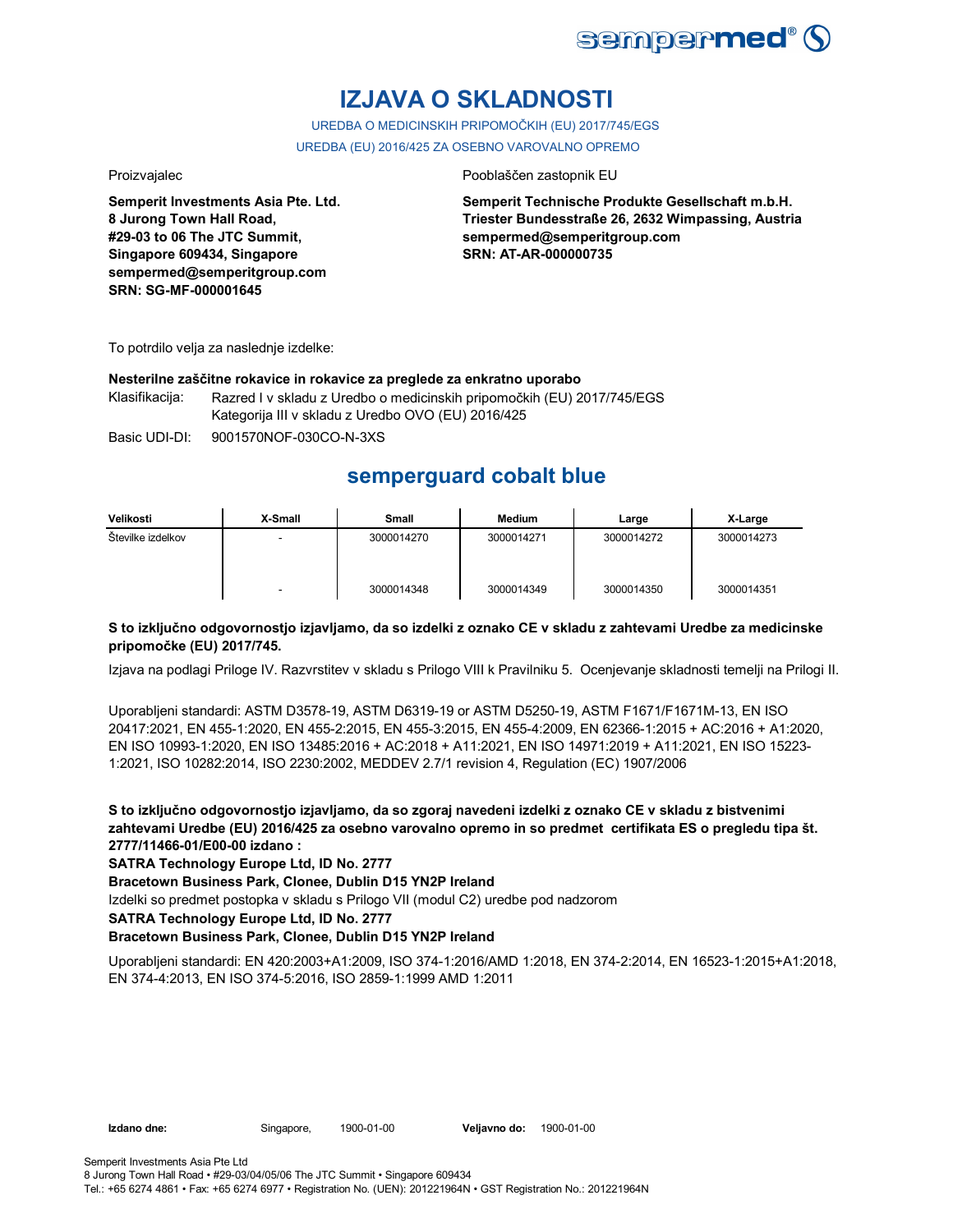

# **IZJAVA O SUKLADNOSTI**

UREDBA O MEDICINSKIM PROIZVODIMA (EU) 2017/745 UREDBA (EU) 2016/425 O OSOBNOJ ZAŠTITNOJ OPREMI

Proizvođač Ovlašteni predstavnik u EU

**Semperit Investments Asia Pte. Ltd. 8 Jurong Town Hall Road, #29-03 to 06 The JTC Summit, Singapore 609434, Singapore sempermed@semperitgroup.com SRN: SG-MF-000001645**

**Semperit Technische Produkte Gesellschaft m.b.H. Triester Bundesstraße 26, 2632 Wimpassing, Austria sempermed@semperitgroup.com SRN: AT-AR-000000735**

Ovaj certifikat vrijedi za sljedeće proizvode:

#### **Nesterilne zaštitne rukavice za pregled za jednokratnu uporabu**

Klasifikacija: Klasa I. prema Direktivi o medicinskim proizvodima (EU) 2017/745 Kategorija III. prema Uredbi o osobnoj zaštitnoj opremi (EU) 2016/425

Basic UDI-DI: 9001570NOF-030CO-N-3XS

## **semperguard cobalt blue**

| Veličine    | X-Small | Small      | <b>Medium</b> | Large      | X-Large    |
|-------------|---------|------------|---------------|------------|------------|
| Br. artikla |         | 3000014270 | 3000014271    | 3000014272 | 3000014273 |
|             | -       | 3000014348 | 3000014349    | 3000014350 | 3000014351 |

### **Ovim putem izjavljujemo pod punom odgovornošću da su proizvodi s CE oznakom sukladni s zahtjevima Uredbe o medicinskim proizvodima (EU) 2017/745.**

Izjava se temelji na Prilogu IV. Klasifikacija prema pravilu 5, Prilog VIII. Ocjenjivanje sukladnosti prema Prilogu II.

Primijenjene norme: ASTM D3578-19, ASTM D6319-19 or ASTM D5250-19, ASTM F1671/F1671M-13, EN ISO 20417:2021, EN 455-1:2020, EN 455-2:2015, EN 455-3:2015, EN 455-4:2009, EN 62366-1:2015 + AC:2016 + A1:2020, EN ISO 10993-1:2020, EN ISO 13485:2016 + AC:2018 + A11:2021, EN ISO 14971:2019 + A11:2021, EN ISO 15223-1:2021, ISO 10282:2014, ISO 2230:2002, MEDDEV 2.7/1 revision 4, Regulation (EC) 1907/2006

**Ovim putem izjavljujemo pod punom odgovornošću da su prethodno navedeni proizvodi s CE oznakom sukladni s mjerodavnim odredbama Uredbe (EU) 2016/425 o osobnoj zaštitnoj opremi i da su predmet EU certifikata o ispitivanju tipa br.2777/11466-01/E00-00 izdano :**

### **SATRA Technology Europe Ltd, ID No. 2777**

**Bracetown Business Park, Clonee, Dublin D15 YN2P Ireland**

Proizvodi podliježu postupku iz Dodatka VII. (modul C2) Uredbe pod nadzorom

**SATRA Technology Europe Ltd, ID No. 2777**

### **Bracetown Business Park, Clonee, Dublin D15 YN2P Ireland**

Primijenjene norme: EN 420:2003+A1:2009, ISO 374-1:2016/AMD 1:2018, EN 374-2:2014, EN 16523-1:2015+A1:2018, EN 374-4:2013, EN ISO 374-5:2016, ISO 2859-1:1999 AMD 1:2011

Semperit Investments Asia Pte Ltd 8 Jurong Town Hall Road • #29-03/04/05/06 The JTC Summit • Singapore 609434

Tel.: +65 6274 4861 • Fax: +65 6274 6977 • Registration No. (UEN): 201221964N • GST Registration No.: 201221964N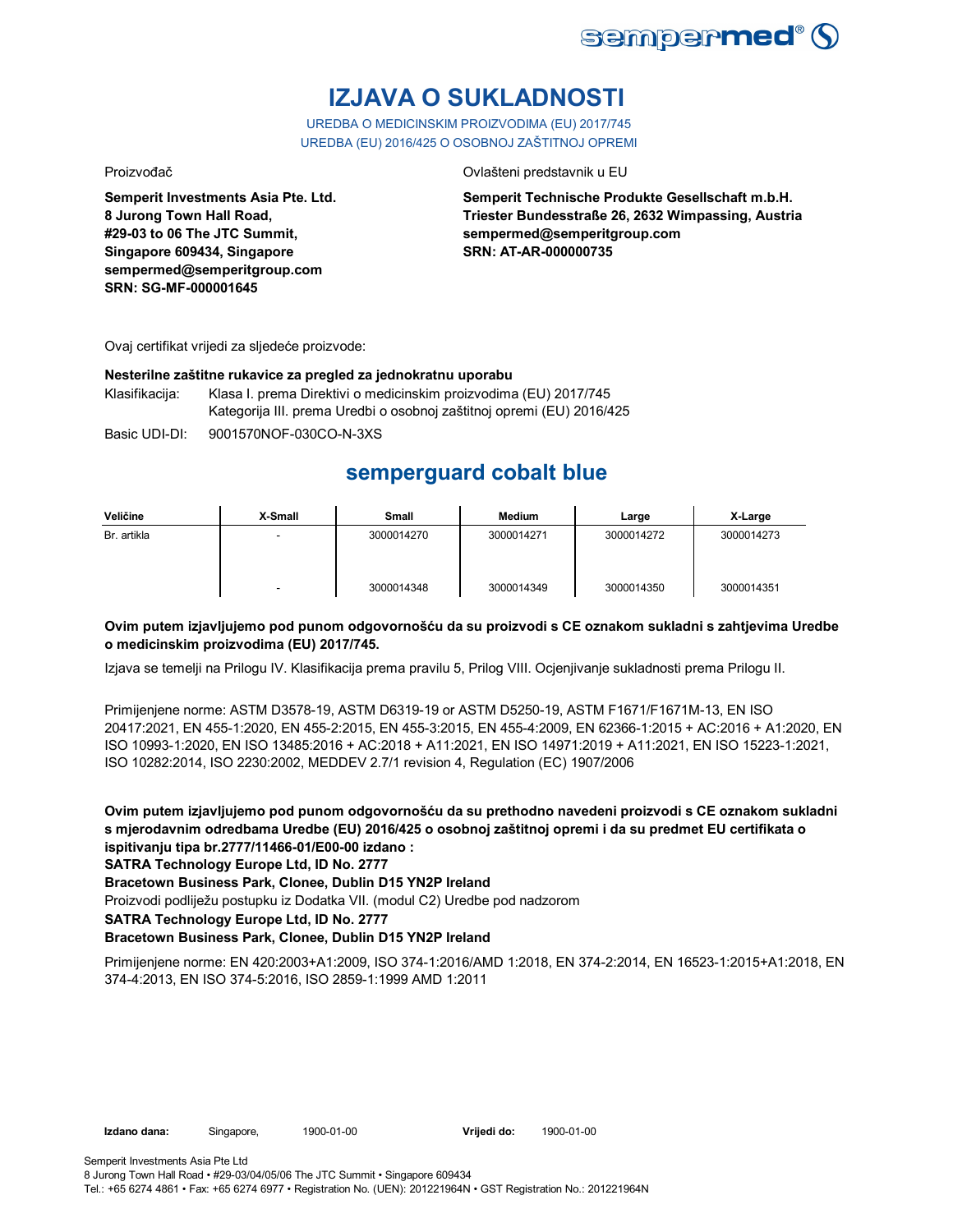

# **DEKLARACJA ZGODNOŚCI**

ROZPORZĄDZENIE W SPRAWIE WYROBÓW MEDYCZNYCH (UE) 2017/745 ROZPORZĄDZENIE W SPRAWIE ŚRODKÓW OCHRONY INDYWIDUALNEJ (UE) 2016/425

**Semperit Investments Asia Pte. Ltd. 8 Jurong Town Hall Road, #29-03 to 06 The JTC Summit, Singapore 609434, Singapore sempermed@semperitgroup.com SRN: SG-MF-000001645**

#### Producent **Autoryzowany przedstawiciel w UE**

**Semperit Technische Produkte Gesellschaft m.b.H. Triester Bundesstraße 26, 2632 Wimpassing, Austria sempermed@semperitgroup.com SRN: AT-AR-000000735**

Niniejszy certyfikat obowiązuje w odniesieniu do następującego produktu:

#### **Niesterylne rękawice medyczne i ochronne jednorazowego użytku**

Klasyfikacja: Klasa I zgodnie z rozporządzeniem (UE) 2017/745 w sprawie wyrobów medycznych Kategoria III zgodnie z rozporządzeniem (UE) 2016/425 w sprawie środków ochrony indywidualnej

Basic UDI-DI: 9001570NOF-030CO-N-3XS

## **semperguard cobalt blue**

| Rozmiary         | X-Small | Small      | Medium     | Large      | X-Large    |
|------------------|---------|------------|------------|------------|------------|
| Numery artykułów |         | 3000014270 | 3000014271 | 3000014272 | 3000014273 |
|                  | -       | 3000014348 | 3000014349 | 3000014350 | 3000014351 |

#### **Niniejszym oświadczamy, na naszą wyłączną odpowiedzialność, że opisany powyżej produkt z oznakowaniem CE jest zgodny z wymogami rozporządzenia w sprawie wyrobów medycznych (UE) 2017/745.**

Deklaracja na podstawie załącznika IV. Klasyfikacja jest zgodna z zasadą 5, załącznik VIII. Ocenę zgodności przeprowadza się na podstawie załącznika II.

Zastosowane normy: ASTM D3578-19, ASTM D6319-19 or ASTM D5250-19, ASTM F1671/F1671M-13, EN ISO 20417:2021, EN 455-1:2020, EN 455-2:2015, EN 455-3:2015, EN 455-4:2009, EN 62366-1:2015 + AC:2016 + A1:2020, EN ISO 10993-1:2020, EN ISO 13485:2016 + AC:2018 + A11:2021, EN ISO 14971:2019 + A11:2021, EN ISO 15223- 1:2021, ISO 10282:2014, ISO 2230:2002, MEDDEV 2.7/1 revision 4, Regulation (EC) 1907/2006

**Na własną odpowiedzialność oświadczamy niniejszym, że opisany powyżej produkt z oznakowaniem CE jest zgodny z obowiązującymi przepisami rozporządzenia (UE) 2016/425 w sprawie środków ochrony indywidualnej i jest identyczny ze środkami ochrony indywidualnej, których dotyczy certyfikat badania typu UE nr 2777/11466- 01/E00-00 data przez:**

**SATRA Technology Europe Ltd, ID No. 2777**

**Bracetown Business Park, Clonee, Dublin D15 YN2P Ireland**

Produkty podlegają procedurze określonej w załączniku VII (moduł C2) rozporządzenia pod nadzorem

**SATRA Technology Europe Ltd, ID No. 2777**

#### **Bracetown Business Park, Clonee, Dublin D15 YN2P Ireland**

Zastosowane normy: EN 420:2003+A1:2009, ISO 374-1:2016/AMD 1:2018, EN 374-2:2014, EN 16523-1:2015+A1:2018, EN 374-4:2013, EN ISO 374-5:2016, ISO 2859-1:1999 AMD 1:2011

Data wydania: Singapore, 1900-01-00

Data ważności: 1900-01-00

Semperit Investments Asia Pte Ltd 8 Jurong Town Hall Road • #29-03/04/05/06 The JTC Summit • Singapore 609434

Tel.: +65 6274 4861 • Fax: +65 6274 6977 • Registration No. (UEN): 201221964N • GST Registration No.: 201221964N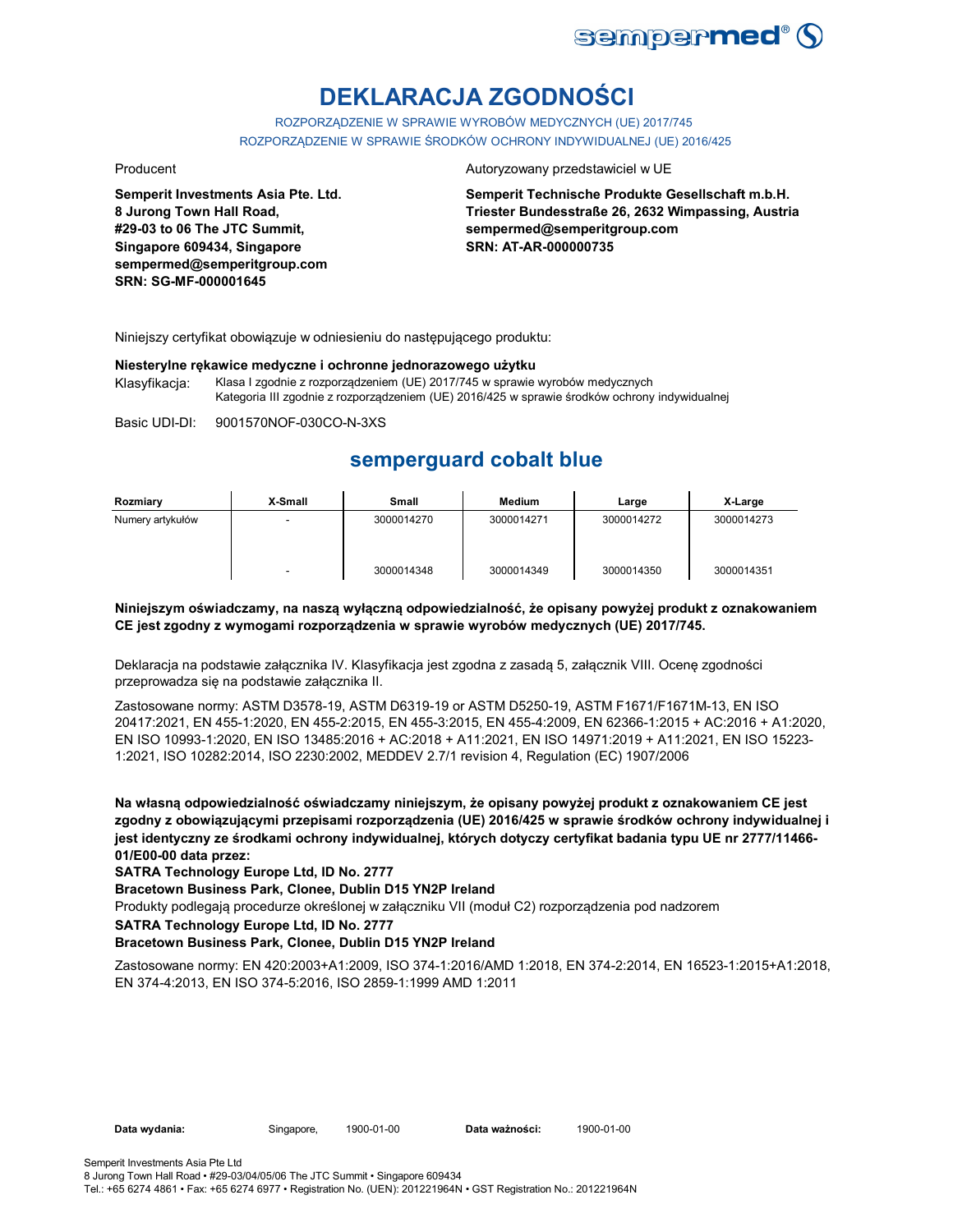

# **DECLARAȚIE DE CONFORMITATE**

REGULAMENTULUI PRIVIND PRODUSELE MEDICALE (EU) 2017/745 REGULAMENTULUI (EU) 2016/425 PENTRU ECHIPAMENTUL PERSONAL DE PROTECȚIE

**Semperit Investments Asia Pte. Ltd. 8 Jurong Town Hall Road, #29-03 to 06 The JTC Summit, Singapore 609434, Singapore sempermed@semperitgroup.com SRN: SG-MF-000001645**

Producător **Producător** Persoană împuternicită EU

**Semperit Technische Produkte Gesellschaft m.b.H. Triester Bundesstraße 26, 2632 Wimpassing, Austria sempermed@semperitgroup.com SRN: AT-AR-000000735**

Acest certificat este valabil pentru următoarele produse:

#### **Mânușă de consult și de protecție nesterilă de unică folosință**

clasificare: Clasa I conform règlementi privind produsele medicale (EU) 2017/745 Categoria III conform ordonanței EPP (EU) 2016/425

Basic UDI-DI: 9001570NOF-030CO-N-3XS

## **semperguard cobalt blue**

| mărimi               | X-Small | <b>Small</b> | Medium     | Large      | X-Large    |
|----------------------|---------|--------------|------------|------------|------------|
| Numerele de articole |         | 3000014270   | 3000014271 | 3000014272 | 3000014273 |
|                      | ۰       | 3000014348   | 3000014349 | 3000014350 | 3000014351 |

### **Prin prezenta confirmăm preluând toată responsabilitatea că produsele marcate CE corespund cerințelor din Regulamentului privind produsele medicale (EU) 2017/745 .**

Declarație bazată pe anexa IV. Clasificare în conformitate cu regula 5, anexa VIII. Evaluarea conformității se bazează pe anexa II.

Normele aplicate: ASTM D3578-19, ASTM D6319-19 or ASTM D5250-19, ASTM F1671/F1671M-13, EN ISO 20417:2021, EN 455-1:2020, EN 455-2:2015, EN 455-3:2015, EN 455-4:2009, EN 62366-1:2015 + AC:2016 + A1:2020, EN ISO 10993-1:2020, EN ISO 13485:2016 + AC:2018 + A11:2021, EN ISO 14971:2019 + A11:2021, EN ISO 15223-1:2021, ISO 10282:2014, ISO 2230:2002, MEDDEV 2.7/1 revision 4, Regulation (EC) 1907/2006

**Prin prezenta confirmăm preluând toată responsabilitatea că produsele marcate CE indicate mai sus corespund cerințelor de bază (EU) 2016/425 pentru echipamente personale de protecție și acestea sunt obiectul certificării de tip CE nr. 2777/11466-01/E00-00 eliberat prin:**

**SATRA Technology Europe Ltd, ID No. 2777**

**Bracetown Business Park, Clonee, Dublin D15 YN2P Ireland**

Produsele sunt obiectul procedurii conform anexei VII (modulul C2) sub supravegherea

**SATRA Technology Europe Ltd, ID No. 2777**

### **Bracetown Business Park, Clonee, Dublin D15 YN2P Ireland**

Normele aplicate: EN 420:2003+A1:2009, ISO 374-1:2016/AMD 1:2018, EN 374-2:2014, EN 16523-1:2015+A1:2018, EN 374- 4:2013, EN ISO 374-5:2016, ISO 2859-1:1999 AMD 1:2011

Semperit Investments Asia Pte Ltd 8 Jurong Town Hall Road • #29-03/04/05/06 The JTC Summit • Singapore 609434 Tel.: +65 6274 4861 • Fax: +65 6274 6977 • Registration No. (UEN): 201221964N • GST Registration No.: 201221964N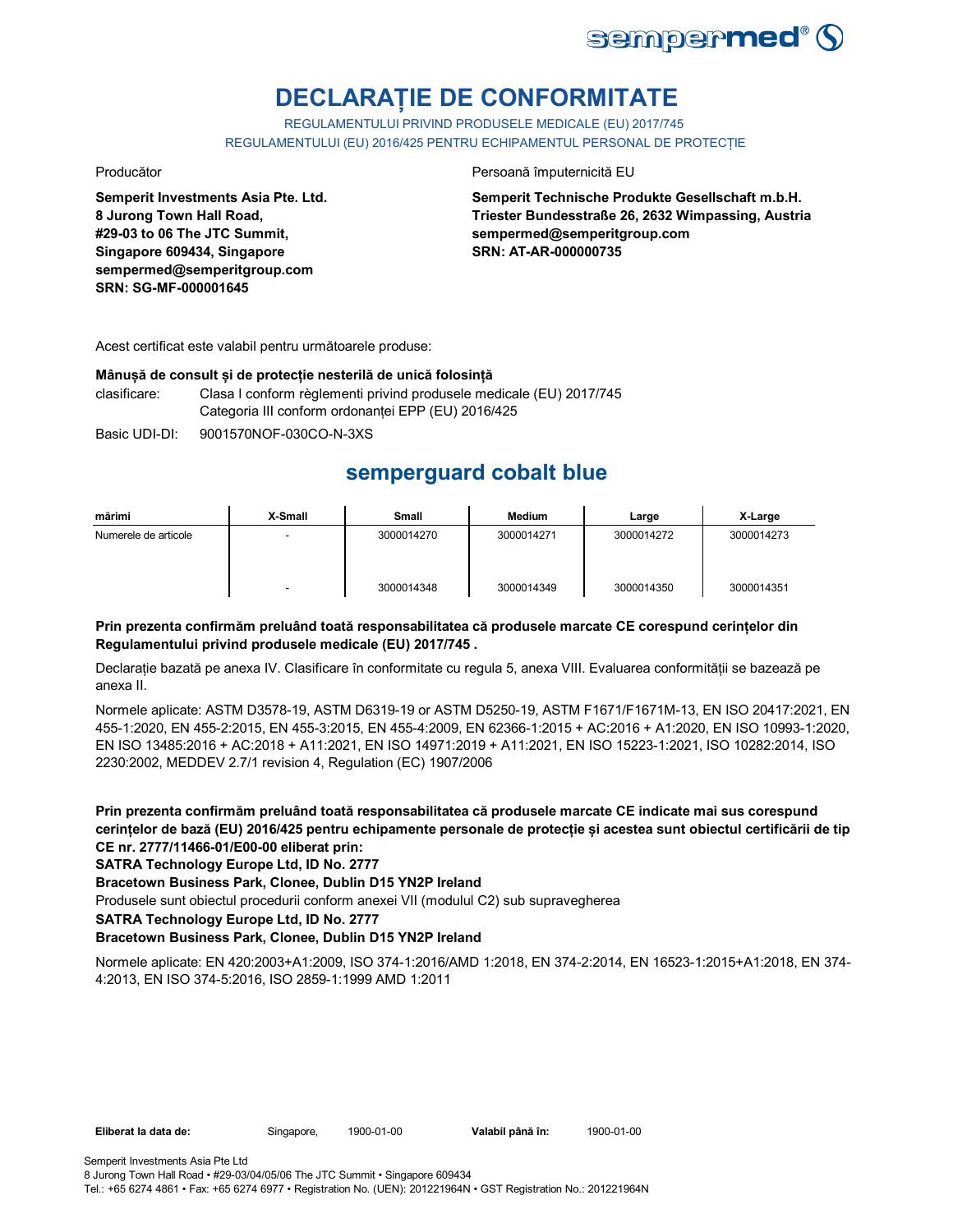

# **ΔΗΛΩΣΗ ΣΥΜΜΟΡΦΩΣΗΣ**

ΚΑΝΟΝΙΣΜΟΣ (EE) 2017/745 ΠΕΡΙ ΙΑΤΡΟΤΕΧΝΟΛΟΓΙΚΩΝ ΠΡΟΪΟΝΤΩΝ ΚΑΝΟΝΙΣΜΟΣ (ΕΕ) 2016/425 ΠΕΡΙ ΜΕΣΩΝ ΑΤΟΜΙΚΗΣ ΠΡΟΣΤΑΣΙΑΣ

**Semperit Investments Asia Pte. Ltd. 8 Jurong Town Hall Road, #29-03 to 06 The JTC Summit, Singapore 609434, Singapore sempermed@semperitgroup.com SRN: SG-MF-000001645**

#### Κατασκευαστής Εξουσιοδοτημένος αντιπρόσωπος στην ΕΕ

**Semperit Technische Produkte Gesellschaft m.b.H. Triester Bundesstraße 26, 2632 Wimpassing, Austria sempermed@semperitgroup.com SRN: AT-AR-000000735**

Το παρόν πιστοποιητικό ισχύει για τα ακόλουθα προϊόντα:

#### **Μη αποστειρωμένο γάντι εξέτασης και προστατευτικό γάντι μιας χρήσης**

Ταξινόμηση: Κατηγορία I σύμφωνα με την Κανονισμό (EU) 2017/745 περί ιατροτεχνολογικών προϊόντων Κατηγορία II σύμφωνα με τον Κανονισμό (ΕΕ) 2016/425 περί ΜΑΠ

Basic UDI-DI: 9001570NOF-030CO-N-3XS

## **semperguard cobalt blue**

| Μεγέθη            | X-Small | <b>Small</b> | <b>Medium</b> | Large      | X-Large    |
|-------------------|---------|--------------|---------------|------------|------------|
| Αριθμοί προϊόντος |         | 3000014270   | 3000014271    | 3000014272 | 3000014273 |
|                   |         | 3000014348   | 3000014349    | 3000014350 | 3000014351 |

#### **Δια του παρόντος βεβαιώνουμε υπεύθυνα ότι τα προϊόντα με σήμανση CE ικανοποιούν τις απαιτήσεις της Κανονισμός (EU) 2017/745 περί ιατροτεχνολογικών προϊόντων.**

Δήλωση με βάση το παράρτημα IV. Ταξινόμηση σύμφωνα με τον κανόνα 5, παράρτημα VIII. Η αξιολόγηση της συμμόρφωσης βασίζεται στο παράρτημα II.

Εφαρμοζόμενα πρότυπα: ASTM D3578-19, ASTM D6319-19 or ASTM D5250-19, ASTM F1671/F1671M-13, EN ISO 20417:2021, EN 455-1:2020, EN 455-2:2015, EN 455-3:2015, EN 455-4:2009, EN 62366-1:2015 + AC:2016 + A1:2020, EN ISO 10993-1:2020, EN ISO 13485:2016 + AC:2018 + A11:2021, EN ISO 14971:2019 + A11:2021, EN ISO 15223- 1:2021, ISO 10282:2014, ISO 2230:2002, MEDDEV 2.7/1 revision 4, Regulation (EC) 1907/2006

### **Δια του παρόντος βεβαιώνουμε υπεύθυνα ότι τα ανωτέρω προϊόντα με σήμανση CE ικανοποιούν τις εφαρμοστέες διατάξεις του Κανονισμού (ΕΕ) 2016/425 περί μέσων ατομικής προστασίας και αποτελούν αντικείμενο του πιστοποιητικού εξέτασης τύπου ΕΕ με αρ. 2777/11466-01/E00-00 εκδόθηκε :**

### **SATRA Technology Europe Ltd, ID No. 2777**

#### **Bracetown Business Park, Clonee, Dublin D15 YN2P Ireland**

Τα προϊόντα αποτελούν αντικείμενο της μεθόδου που ορίζεται στο Παράρτημα VII (ενότητα C2) του Κανονισμού υπό την επιτήρηση

#### **SATRA Technology Europe Ltd, ID No. 2777**

#### **Bracetown Business Park, Clonee, Dublin D15 YN2P Ireland**

Εφαρμοζόμενα πρότυπα: EN 420:2003+A1:2009, ISO 374-1:2016/AMD 1:2018, EN 374-2:2014, EN 16523- 1:2015+A1:2018, EN 374-4:2013, EN ISO 374-5:2016, ISO 2859-1:1999 AMD 1:2011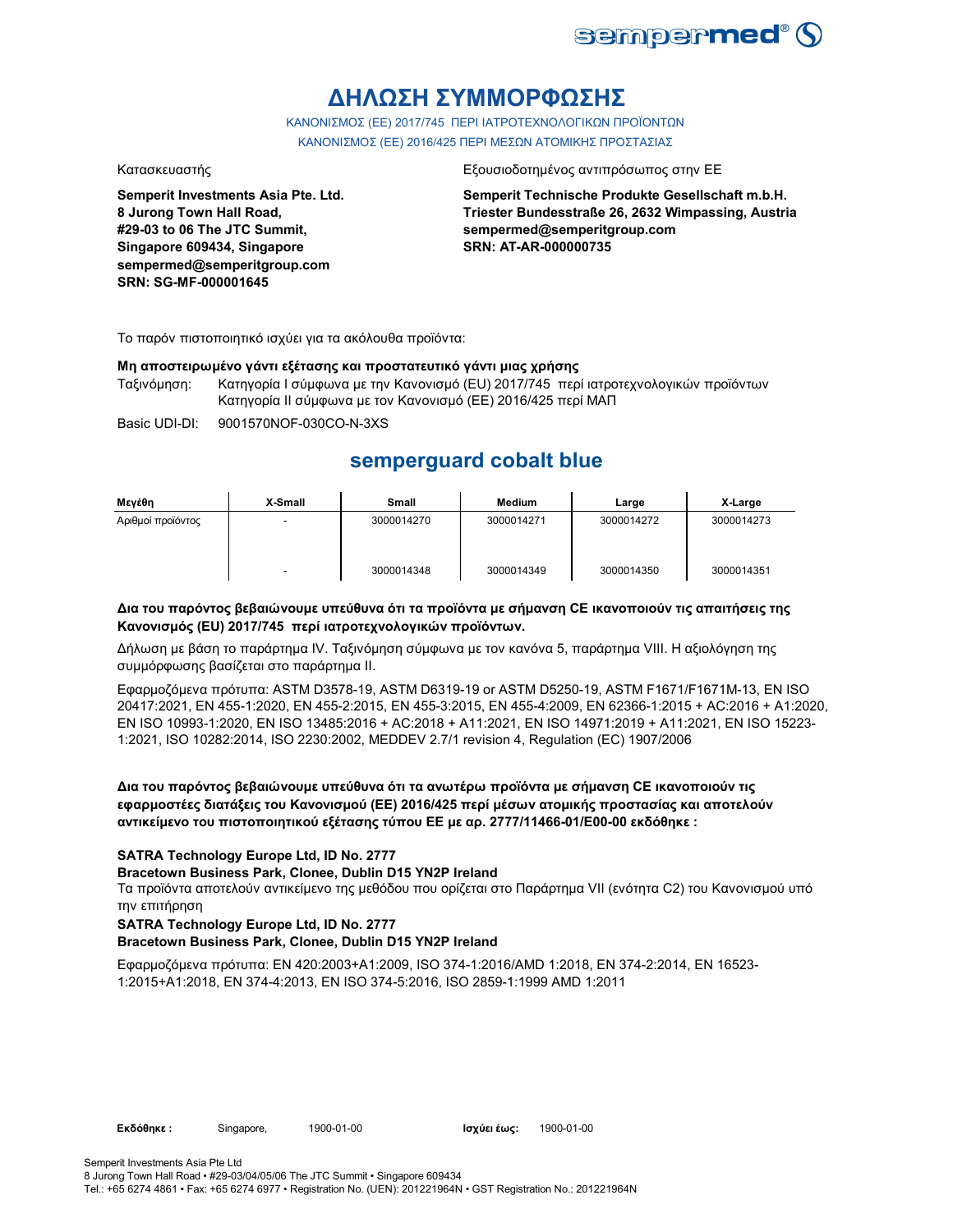

# **ДЕКЛАРАЦИЯ ЗА СЪВМЕСТИМОСТ НА**

РЕГЛАМЕНТ ЗА МЕДИЦИНСКИТЕ ПРОДУКТИ (EU) 2017/745 РЕГЛАМЕНТ (EU) 2016/425 ЗА ЛИЧНИТЕ ПРЕДПАЗНИ СРЕДСТВА

**Semperit Investments Asia Pte. Ltd. 8 Jurong Town Hall Road, #29-03 to 06 The JTC Summit, Singapore 609434, Singapore sempermed@semperitgroup.com SRN: SG-MF-000001645**

Производител Упълномощен представител в ЕС

**Semperit Technische Produkte Gesellschaft m.b.H. Triester Bundesstraße 26, 2632 Wimpassing, Austria sempermed@semperitgroup.com SRN: AT-AR-000000735**

Настоящият сертификат важи за следните продукти:

**Нестерилна ръкавица за преглед и предпазна ръкавици за еднократна употреба**

Класификация: Клас I съгл. Регламент за медицинските продукти (EU) 2017/745

Категория III съгл. Регламент за ЛПС (EU) 2016/425

Basic UDI-DI: 9001570NOF-030CO-N-3XS

# **semperguard cobalt blue**

| Размери              | X-Small | <b>Small</b> | Medium     | Large      | X-Large    |
|----------------------|---------|--------------|------------|------------|------------|
| Номера на артикулите | $\sim$  | 3000014270   | 3000014271 | 3000014272 | 3000014273 |
|                      |         | 3000014348   | 3000014349 | 3000014350 | 3000014351 |

#### **С настоящето потвърждаваме при самостоятелна отговорност, че продуктите с маркировка СЕ съответстват на изисквания от Регламент за медицинските продукти (EU) 2017/745.**

Декларация въз основа на приложение IV. Класификация съгласно правило 5, приложение VIII. Оценката на съответствието се основава на приложение II.

Приложими норми: ASTM D3578-19, ASTM D6319-19 or ASTM D5250-19, ASTM F1671/F1671M-13, EN ISO 20417:2021, EN 455-1:2020, EN 455-2:2015, EN 455-3:2015, EN 455-4:2009, EN 62366-1:2015 + AC:2016 + A1:2020, EN ISO 10993- 1:2020, EN ISO 13485:2016 + AC:2018 + A11:2021, EN ISO 14971:2019 + A11:2021, EN ISO 15223-1:2021, ISO 10282:2014, ISO 2230:2002, MEDDEV 2.7/1 revision 4, Regulation (EC) 1907/2006

### **С настоящето потвърждаваме при самостоятелна отговорност, че горепосочените продукти с маркировка СЕ съответстват на съществените разпоредби на Регламент (EU) 2016/425 за личните предпазни средства и са предмет на сертификата на ЕС за изследване на типа Nr. 2777/11466-01/E00-00 издадено чрез:**

#### **SATRA Technology Europe Ltd, ID No. 2777**

**Bracetown Business Park, Clonee, Dublin D15 YN2P Ireland**

Продуктите са предмет на процедурата съгл. Анекс VII (Модул С2) от Регламента под надзора на

### **SATRA Technology Europe Ltd, ID No. 2777**

#### **Bracetown Business Park, Clonee, Dublin D15 YN2P Ireland**

Приложими норми: EN 420:2003+A1:2009, ISO 374-1:2016/AMD 1:2018, EN 374-2:2014, EN 16523-1:2015+A1:2018, EN 374-4:2013, EN ISO 374-5:2016, ISO 2859-1:1999 AMD 1:2011

**Издадено на:** Singapore, **Важи до:**